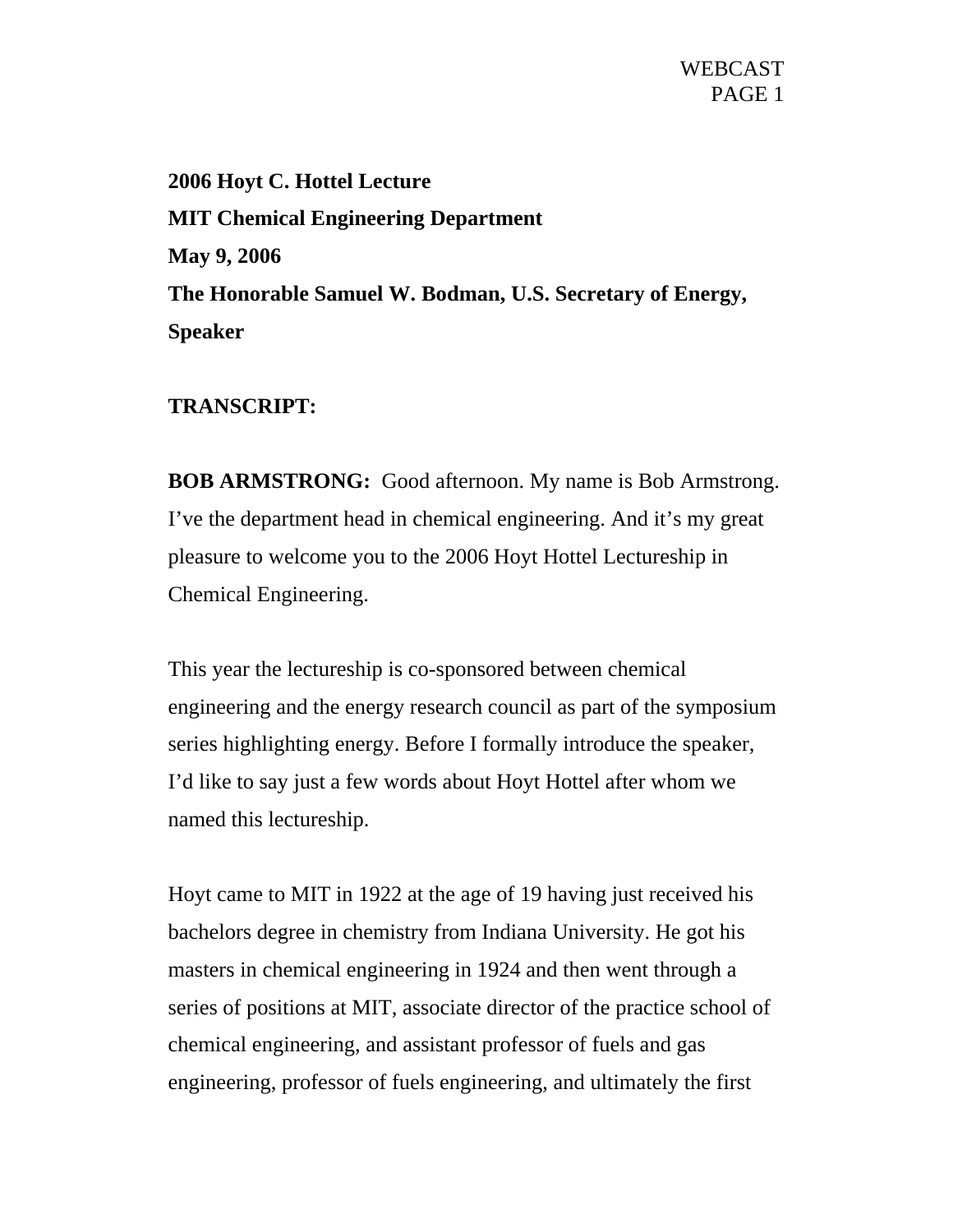Carbon P. Dubbs professor of chemical engineering, a position that he held until his retirement in 1968.

I came to MIT five years after he retired and had the pleasure to know Hoyt really well, and came of the impression that Hoyt did everything extraordinarily well, except perhaps do retirement.

From the dates I've given, you may have noticed that-- I should say Hoyt was an emeritus professor until '98 when he died. So he was an important figure in the department and at MIT for some 75 years. It's a hard record to match these days.

He was professionally known as a leading authority on combustion and radiative transfer, doing pioneering research in large industrial furnaces, doing some of the basic science and engineering on those systems. He published a large number of papers over his 70-year span, published a number of books, graduated some 88 Ph.D. and SCD students as well as 58 MS and 59 BS students.

He's won many awards – the U.S. Medal for Merit, the Kings Medal For Service in the Cause of Freedom from Great Britain. He was a member of the National Academy of Sciences, a member of the National Academy of Engineering, and numerous other awards. Hoyt had a tremendous impact in chemical engineering as well as on engineering broadly.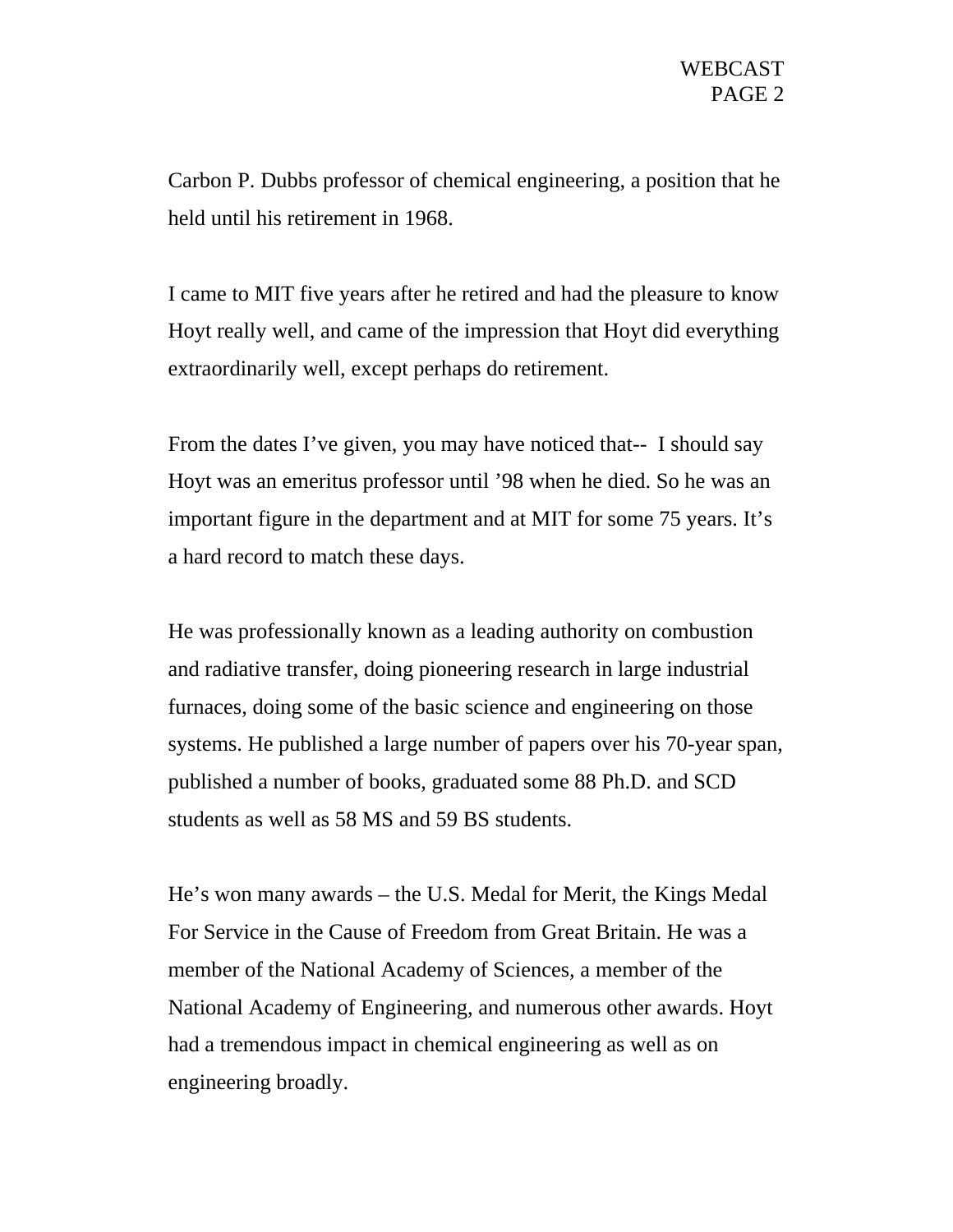I'd like now to introduce this year's distinguished Hottel lecturer, the Honorable Samuel Bodman. As a leader of the Department of Energy and a long-time friend and supporter of MIT, I can't think of a more appropriate or distinguished person to give this lecture.

Dr. Bodman became the 11th Secretary of Energy upon a unanimous confirmation by the U.S. Senate on February 1st of 2005. He leads the Department of Energy with a budget in excess of 23 billion dollars and over 100,000 Federal and contract employees.

Previously Secretary Bodman served as Deputy Secretary of Treasury, beginning in February 2004. He also served the Bush Administration as Deputy Secretary of the Department of Commerce beginning in 2001. A financier and executive by trade with three decades of experience in the private sector, Secretary Bodman is well suited to manage the day-to-day operations of both of these Cabinet agencies.

He received the BS in chemical engineering from Cornell University in '61. And in 1965, he completed his SCD at MIT. And then for the next six years, he served as director of MIT's school of chemical engineering practice, and also as an associate professor of chemical engineering at MIT.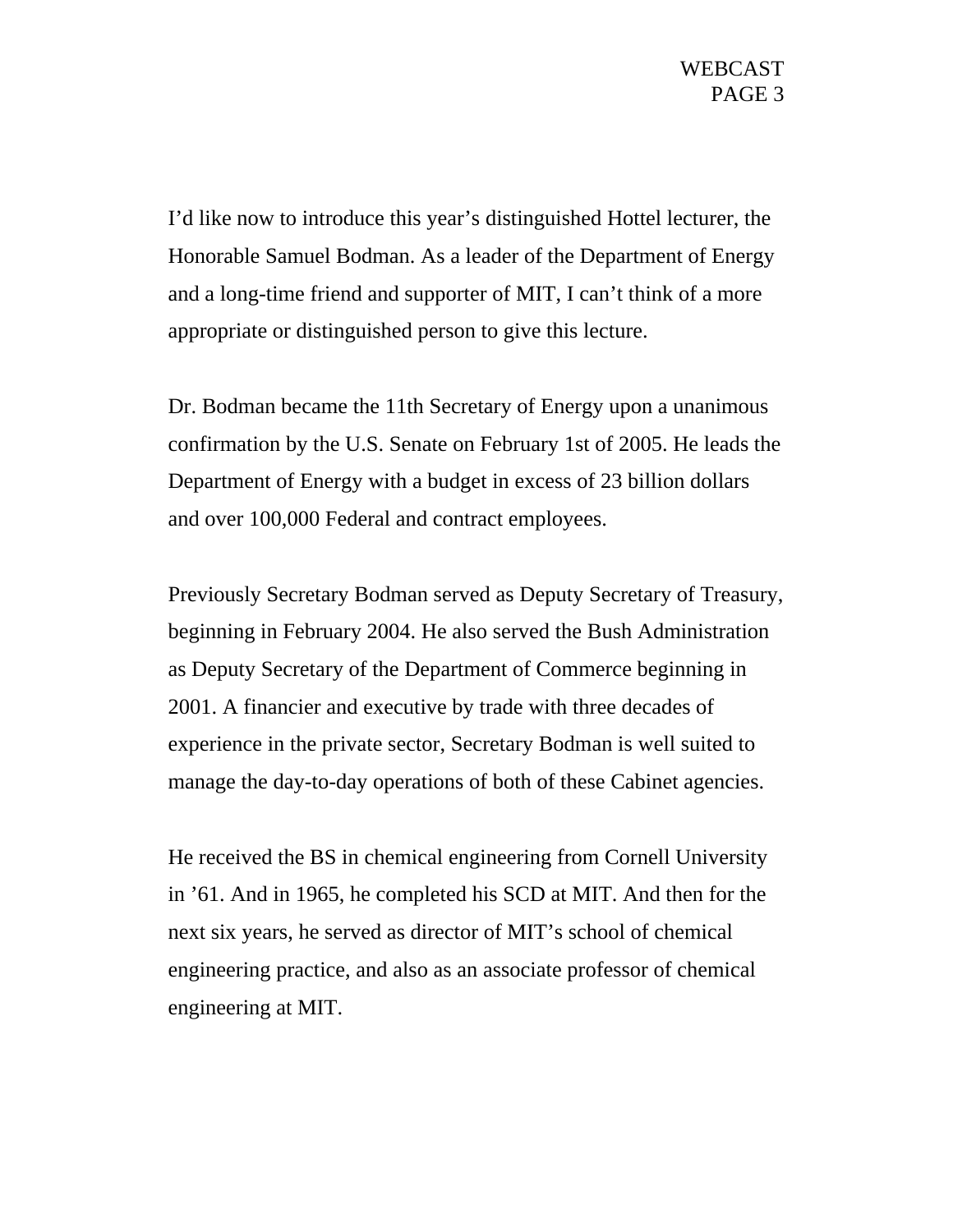He began his work in the financial sector as technical director of the American Research and Development Corporation, a pioneer venture capital firm. He and his colleagues provided financial and minute managerial support to scores of new business enterprises located throughout The United States.

From there, Secretary Bodman went to Fidelity Venture Associates, a division of Fidelity Investments. And in '83, he was named president and chief operating officer of Fidelity Investments and a director of Fidelity group of mutual funds.

In 1987 he joined Cabot Corporation, a Boston-based Fortune 300 company with global activities in specialty chemicals and materials where he served as chairman, CEO and a director.

Over the years, he's been a director of many other publicly owned corporations. Secretary Bodman has also been active in public service. He's former chair of the Chemical Engineering Visiting Committee at MIT and a former member of MIT's commission on education.

He also served as a member of the executive and investment committees of MIT, a member of the American Academy of Arts and Sciences, and is a trustee of the Isabella Stewart Gardner Museum and the New England Aquarium.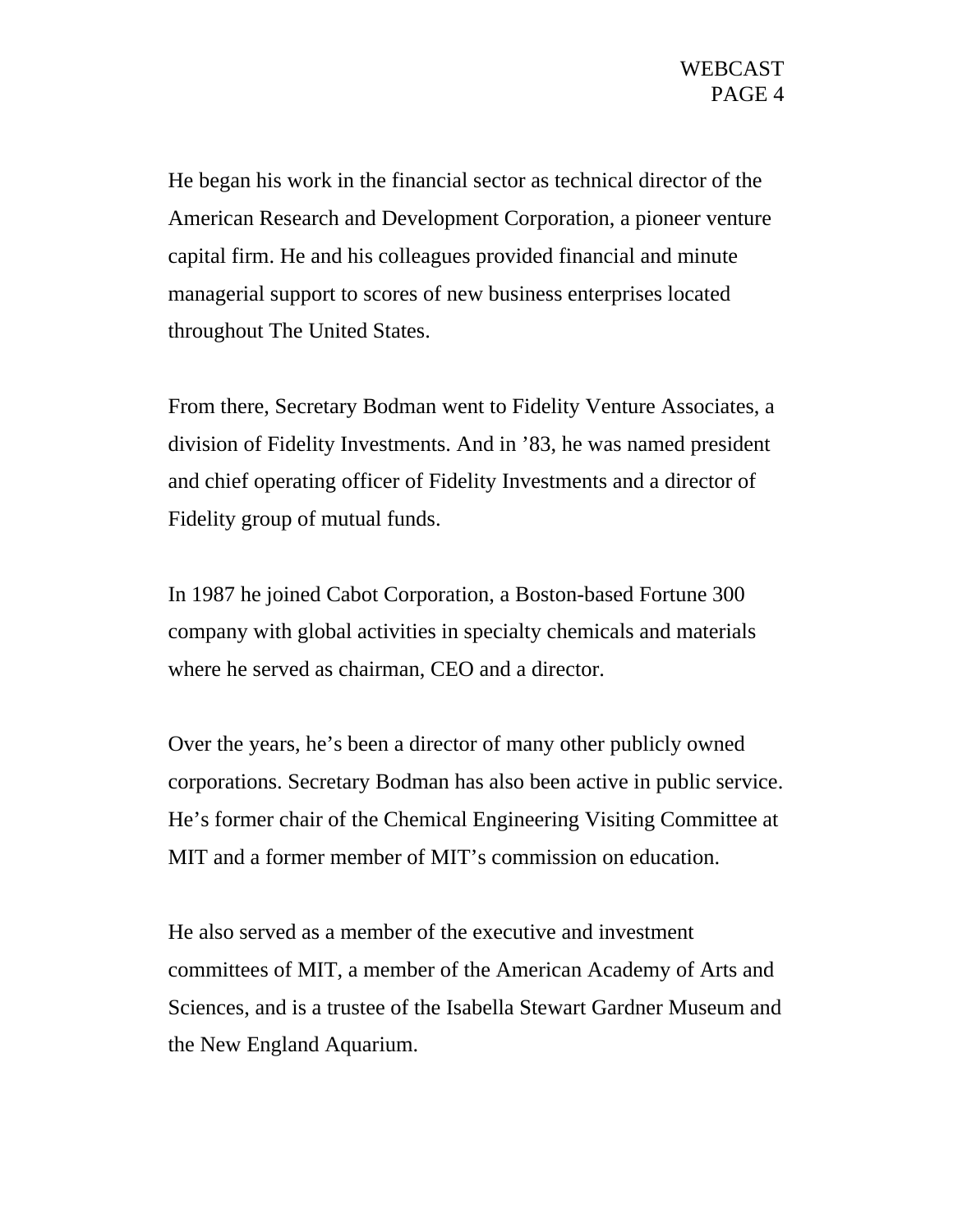This afternoon Dr. Bodman will speak on our energy future, why American science and engineering must lead the way.

## [applause]

**SAMUEL BODMAN:** Bob, thank you for that very lengthy introduction. The audience now knows more about me than they need to. I'm very pleased to be here. We did have a very productive meeting with the energy research council earlier today. I do commend Dr. Armstrong, along with Professor Muniz(?) and my long-standing friend, John Deutsch, as well as the other colleagues on the RC for the important work that they're doing to examine just how MIT can further expand and reorganize and emphasize its already sizeable energy research portfolio.

I also want to congratulate if I may, the Institute for its selection into the Solar Decathlon competition. Now this is something near to my heart. This is the best thing that the Department of Energy does, I believe. We stimulate interest in solar energy and around the college campuses of the country, and encourage them to-- universities that have both architecture and engineering schools to develop the design for a house, to build it on the campus. And then they bring it to Washington and construct it on the Mall.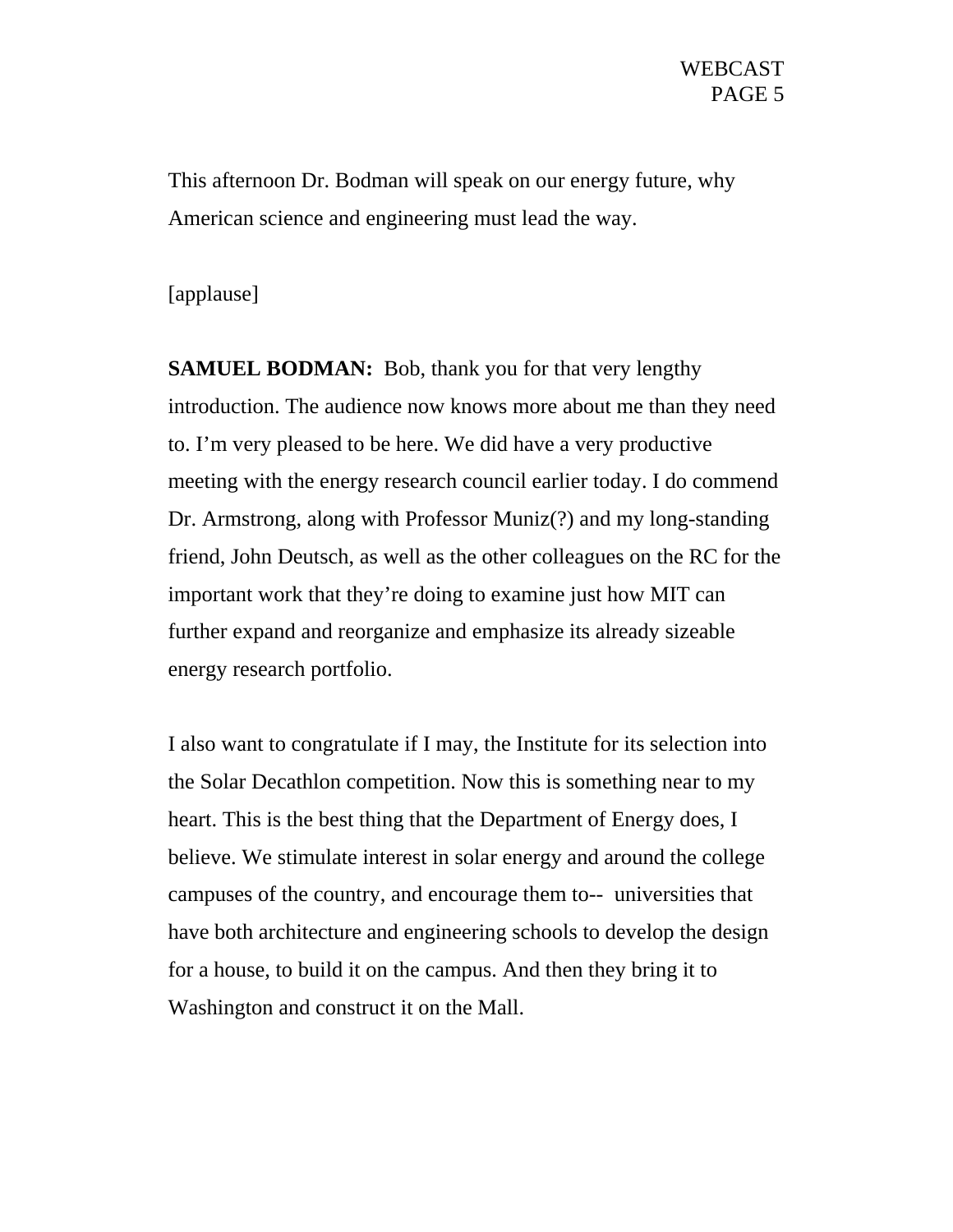We're limited to 20 facilities. We've had it twice before. This will be the third one, upcoming. MIT never entered. I was able to encourage my friend Dr. Vest when he was here. So I assume that had something to do this. But I'm very pleased that we'll see MIT participating in this event.

I'm very honored and quite pleased to have so many of you here. I don't get back to Cambridge as often as I would like. I came here as a student 45 years ago and stayed for 40 years. I never left town. Whenever I do get here, I'm always filled with pride and have very warm memories when I do walk these halls.

For me, MIT is not just the place where I received my education and where I started my career. It is also the place where my first wife Betsy and I started our life together and started our family.

As I have continued on in my life, I have always hung on to what this great institution taught me, not just about chemical engineering, not just about problem solving, but also about how to be in the world. And as Energy Secretary, my pride is even more pronounced given the Institute's long and very distinguished record as a leader in energy research.

MIT's pioneering research in nuclear science and engineering, in fuel production, in seismic exploration methods, in superconducting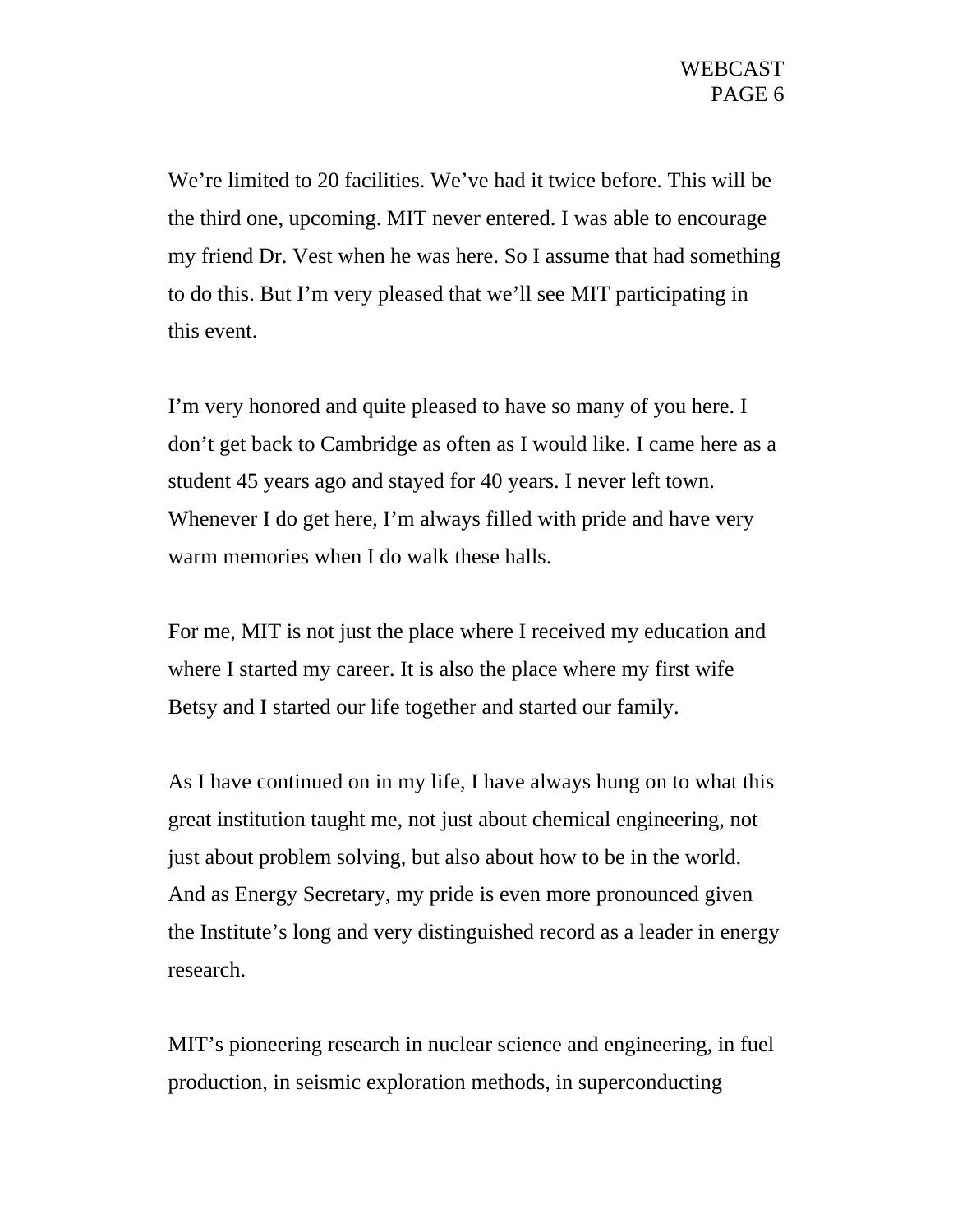materials, in climate science, in alternative vehicles, just to name a few, have over many years allowed our nation to turn energy challenges into opportunities.

And to be sure, Hoyt Hottel was the man, who for decades directed a good deal of this research. I had the pleasure of knowing and working alongside if I may say, Professor Hottel during my years here on the faculty. Of course I recall vividly his groundbreaking work in combustion, in industrial furnace design, solar energy research. But his great interest was particularly in his students. He had a reputation as an absolute perfectionist in his work.

What Bob didn't tell you in his introductory remarks about Hoyt was, you'll notice he didn't get a doctoral degree. And the reason was, he did doctoral research ... (inaudible). It was never good enough for him. And so he never turned it in. You think about that.

He moved on and lived his life out. I guess the thing I remember most about him was the wonderful relationship he had with his wife, Nellie. I think it could certainly be described as an opposites attract marriage.

Professor Hottel was always described and always viewed himself as professor Hottel. He was a rather formal man. My wife Betsy and I occasionally had dinner at the Hottel's home. I remember fondly how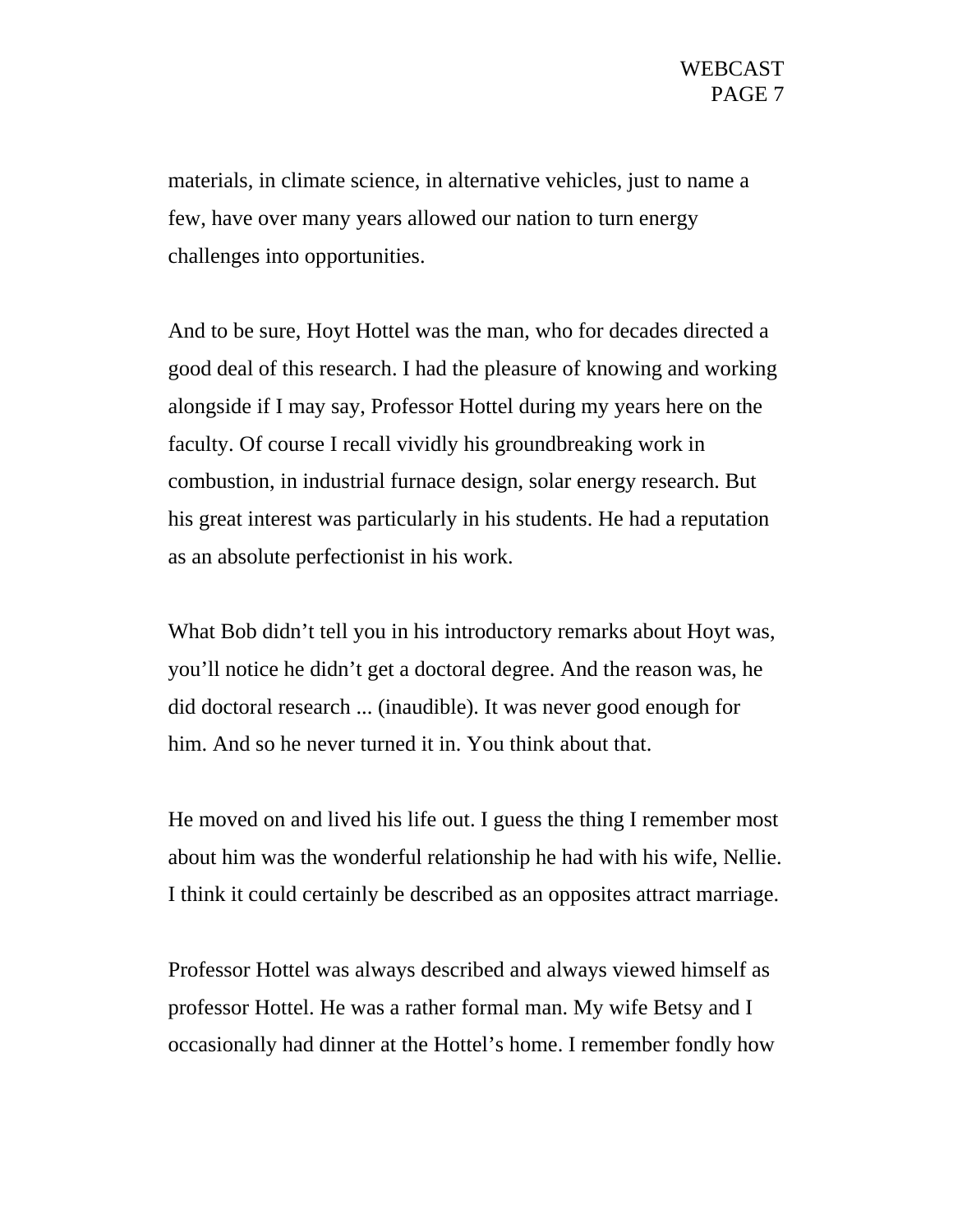by-the-book and serious Professor Hottel was and how casual and easygoing his wife Nellie was.

In fact, when we wrote thank you notes to the Hottels following these dinners, the salutation always read, "Dear Nellie and Professor Hottel." And when I said that once to Professor Hottel, he didn't laugh.

Among the great insights and the many great insights in his life, the professor was a man who put into practice the idea that science and engineering can and should be used to advance the public good, to solve complex problems and to help our society and our economy adapt in a complicated global environment. In my view, that is a concept that those of us who make our living in Washington, D.C. should always keep in mind.

These days, there are some in Washington on both ends of the political spectrum who advocate protecting our economy from the global marketplace. They want to put up barriers around economic activity, barriers to trade, barriers to investment, even barriers to immigration.

What they're really talking about is economic isolation. While that may seem like a recipe for short-term political gain, it is almost certainly a recipe for long-term economic stagnation.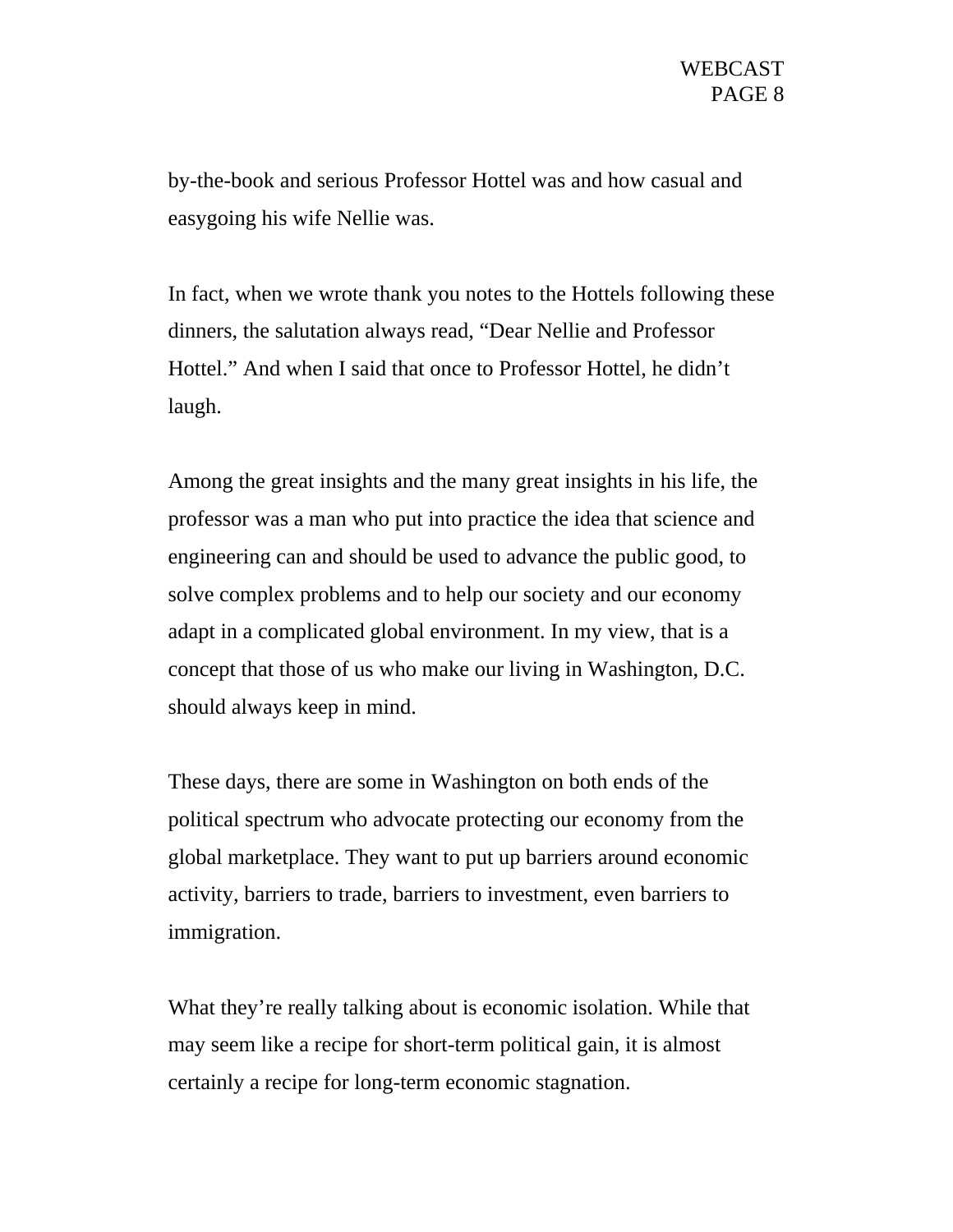In my view, this is not a time for building walls. It is a time for breaking down the walls that could limit our future of economic growth. And in many cases, the tools that we need to do this will be found through breakthroughs in science and engineering.

In other words, at a time of increasingly aggressive global competition, America must do what it has always done best. We have to take risks. We have to lead. We must invent. We must innovate.

Our President has recognized this and he has acted decisively on this question. Early this year in his State of the Union Address, he announced the American Competitiveness Initiative. In my view, this is a very aggressive initiative that represents a real watershed for American science and engineering.

At its core is a major increase in Federal funding for basic science research particularly in the physical sciences. Some of the impetus for this program came from the President's very personal belief in science and technology. Some of it came from NGOs that liked the Competitiveness Council in Washington.

And a big part of it came from a National Research Council report that has become known as the Augustine Report, a committee chaired by Norm Augustine. President Chuck Vest from MIT was a very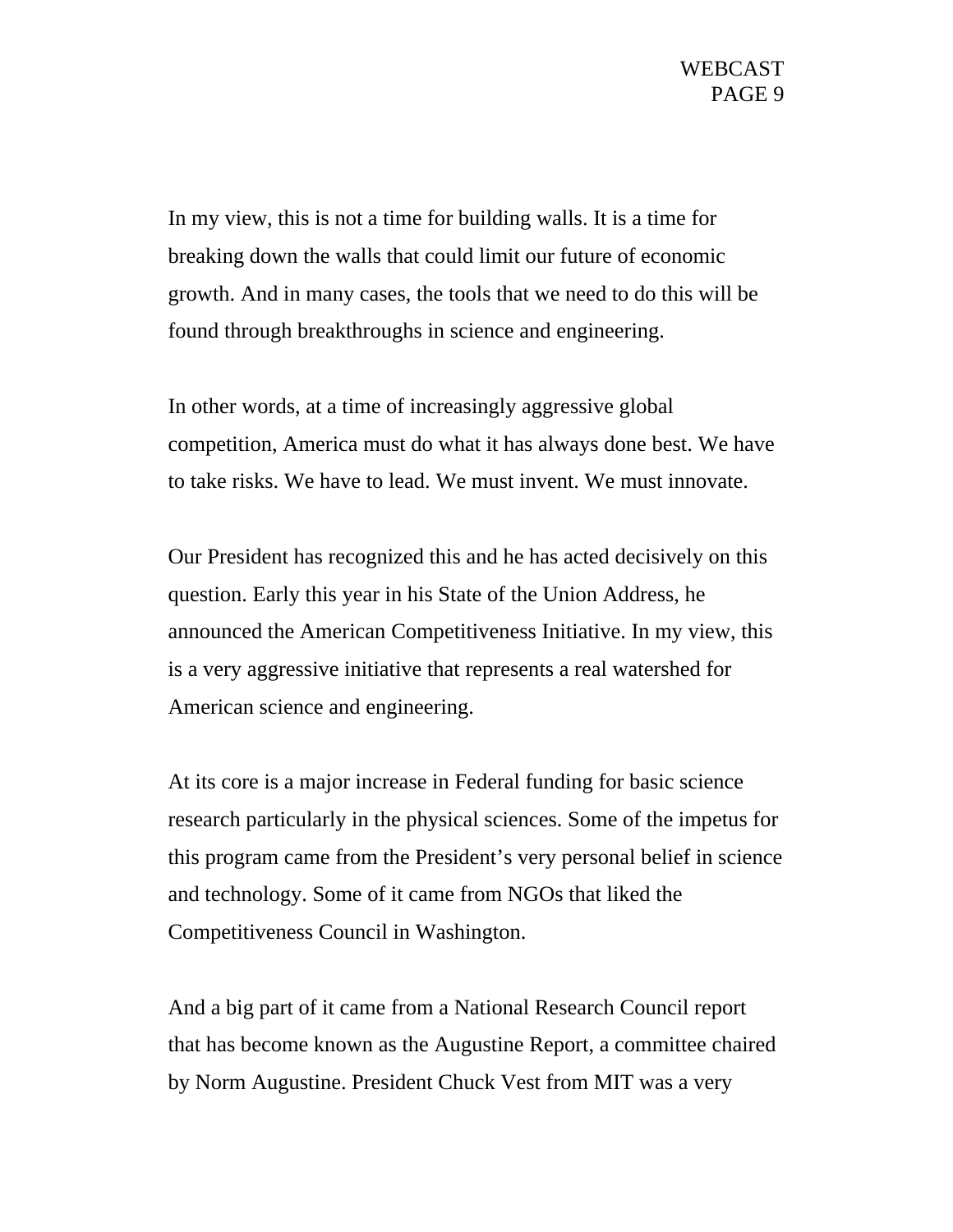active member of that committee. He played a very strong role in, not just drafting the report, but in working the issue very hard, both in the administration and in Congress in Washington.

While recent advances in biology, genetics, and medicine have been nothing short of astounding, the benefits to all Americans are quite real, it is a risky business in my view to fund one area of scientific study at the possible expense of others. And this is in part because scientific disciplines are increasingly linked.

Today, we're seeing the convergence of disciplines. Molecular biologists are teaming up with physicists, geneticists capitalizing on remarkable advances in computer science, and physicians working with mechanical and even chemical engineers.

President Bush understands this reality. He knows that we must find and fund a national science portfolio that corresponds to the nature and the variety of challenges that we face as a nation. And as importantly, particularly for a place like MIT, we must recognize that these Federal dollars not only will enable future breakthroughs, but that they also fund education of the scientists and engineers who will do the work at our universities, at our government laboratories, as well as in the private sector.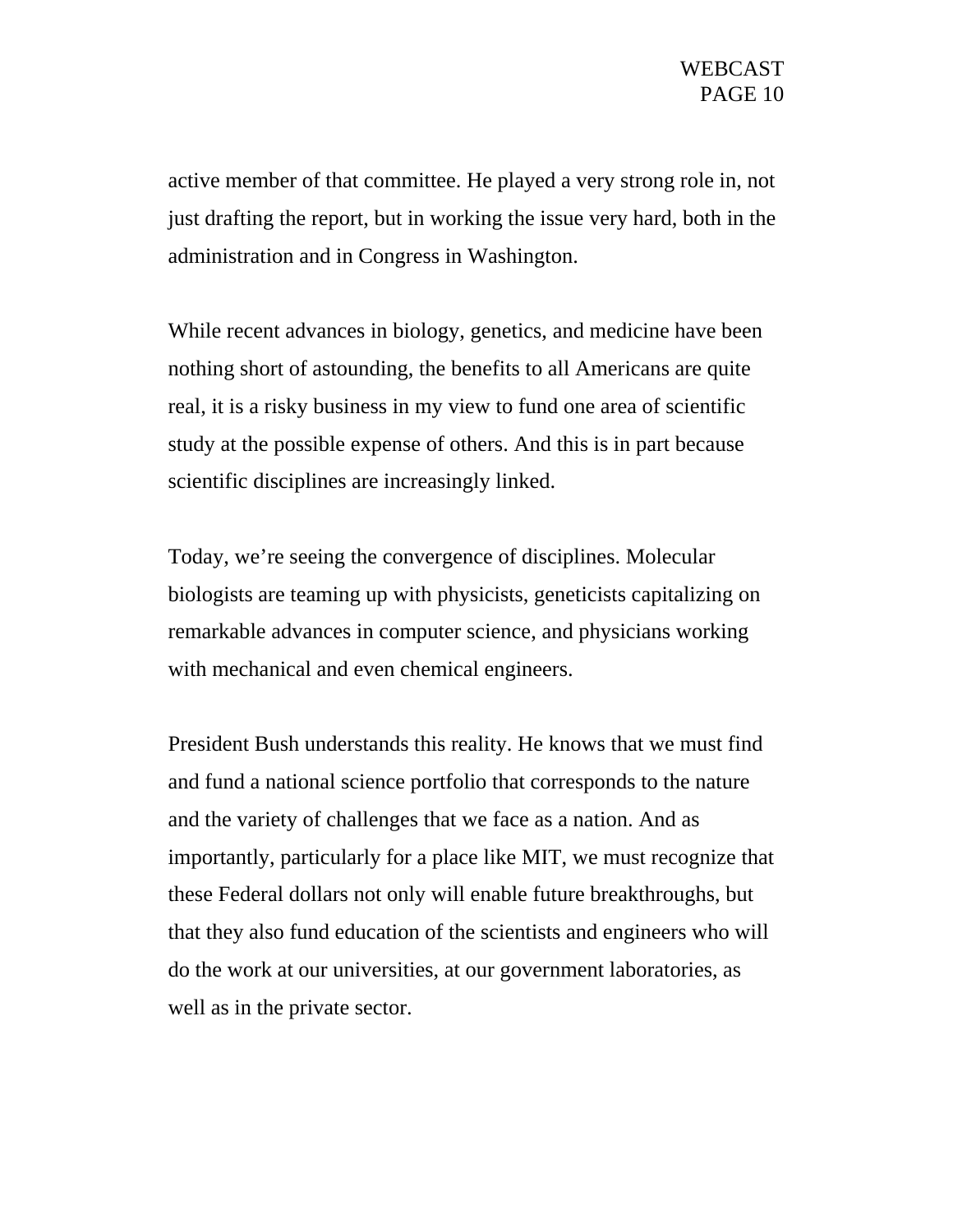I should add that this initiative also will support new programs in science and math education in our nation's elementary and high schools, vitally important if we are going to continue to prepare the next generation of American students to succeed at great universities like this one.

I'm proud to say that the Department of Energy will play a central role in the American competitiveness initiative. The President has committed to doubling the budget of the Department's office of Science over the next ten years. This includes an increase of a half a billion dollars from 3.6 billion up to 4.1 billion, or an increase of 14% just this next year from '06 to '07.

Among other things, this will allow us to support an additional 2,600 researchers in the year 2007, above that which we're able to do at the current year. Hopefully that will include some of the people in this room.

If Congress approves the President's request for these funds, we hope to use them to advance our work on supercomputers, nanotechnology, high intensity light sources, energy from biomass, and nuclear fusion. We will also increase our support for both high energy and nuclear physics.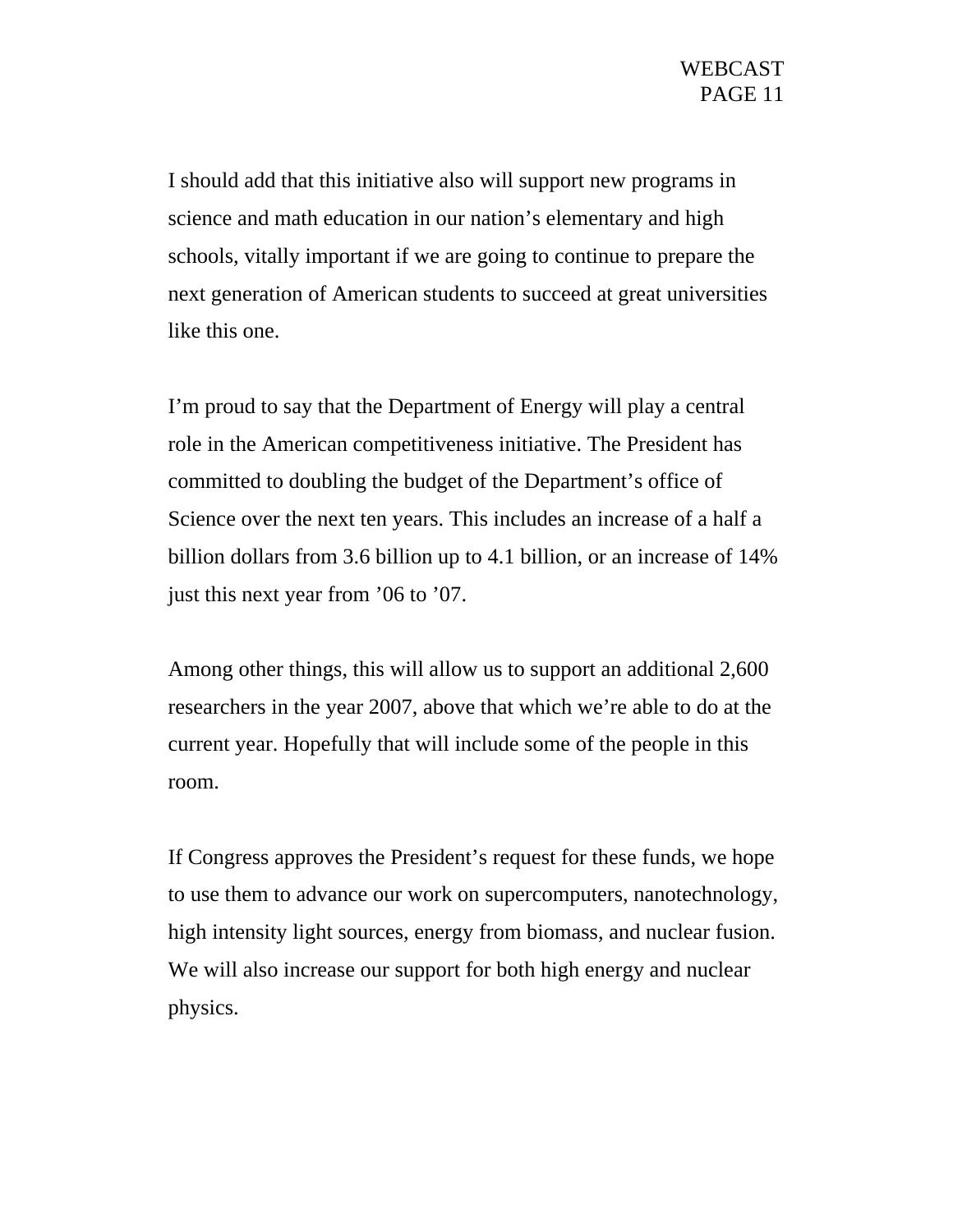In developing priorities, what we have tried to do is to identify those projects that hold the greatest potential for significant advances. Specific projects include the construction and completing of five nano-scale science research centers at DOE laboratories. They will be located at Oak Ridge, at Argon, at Brookhaven, at Berkeley, and at Los Alamos. In most cases-- not every, but in most cases-- they will be located alongside a brand new, very sophisticated measurement source similar to the spallation neutron source that we are currently constructing and will be starting up in Oakridge.

We will continue to support continued construction of the Linac coherent light source at Stanford, which will lead to, we believe, the conversion of the linear accelerator there to a whole new field which we are hopeful that they will become the world leader.

We will increase our investment in microbial research to help us produce cellulosic ethanol and other biofuels cost effectively, and to aid in environment remediation.

To me, this whole initiative is all the more remarkable given our current fiscal environment. Now more than ever, this nation cannot afford to waste taxpayer dollars on programs that are not well conceived or unlikely to be effectively. And so I can assure you that this is not something that the Administration has proposed casually.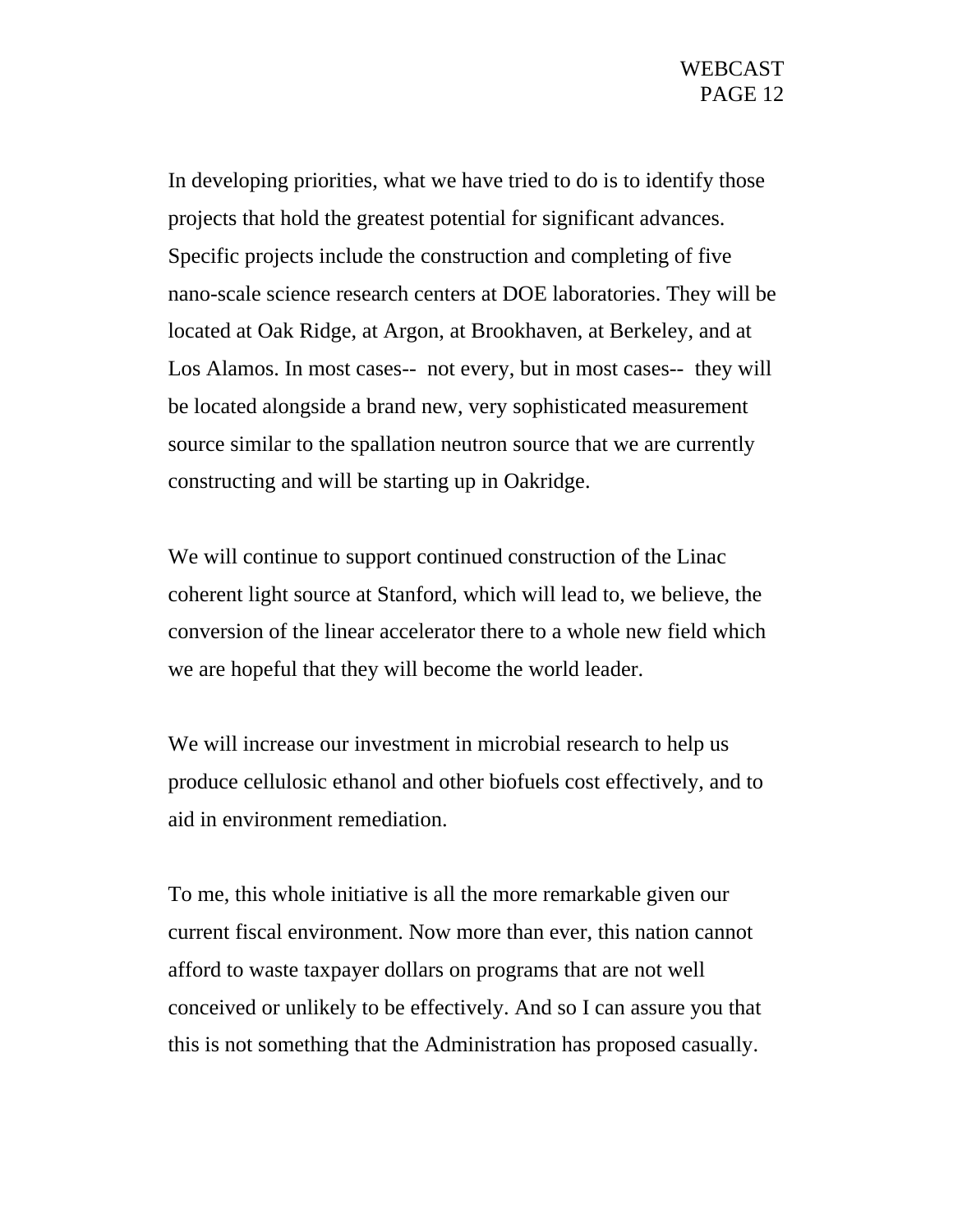The budget of the Department of Energy is essentially flat year to year, so that these very substantial increases that I have alluded to came from elsewhere in the Department. The tradeoffs that we made have been very difficult. And of course, some in Congress whose states have been affected or whose districts have been affected don't like it very much. And that makes me not a very popular person when I deal with them. But we're trying to do what we think is the right thing.

The Administration has proposed these very significant changes because this initiative goes directly to the future economic wellbeing and security for our country. For although intrinsically valuable for its own sake, we expect more from basic science research than new knowledge alone.

I'm sure that many of you are familiar with the work that MIT's own Bob Solo did as a part of his winning the Nobel Prize. And he, at that time, demonstrated some years ago that the technological innovation that had been funded by the government in the preceding decades had been the primary driving force behind the extraordinary economic growth that this country has enjoyed.

We have seen this principle at work in the remarkable achievements of American scientists and engineers over the last century. I expect and I believe that we will continue to see great benefits to society as a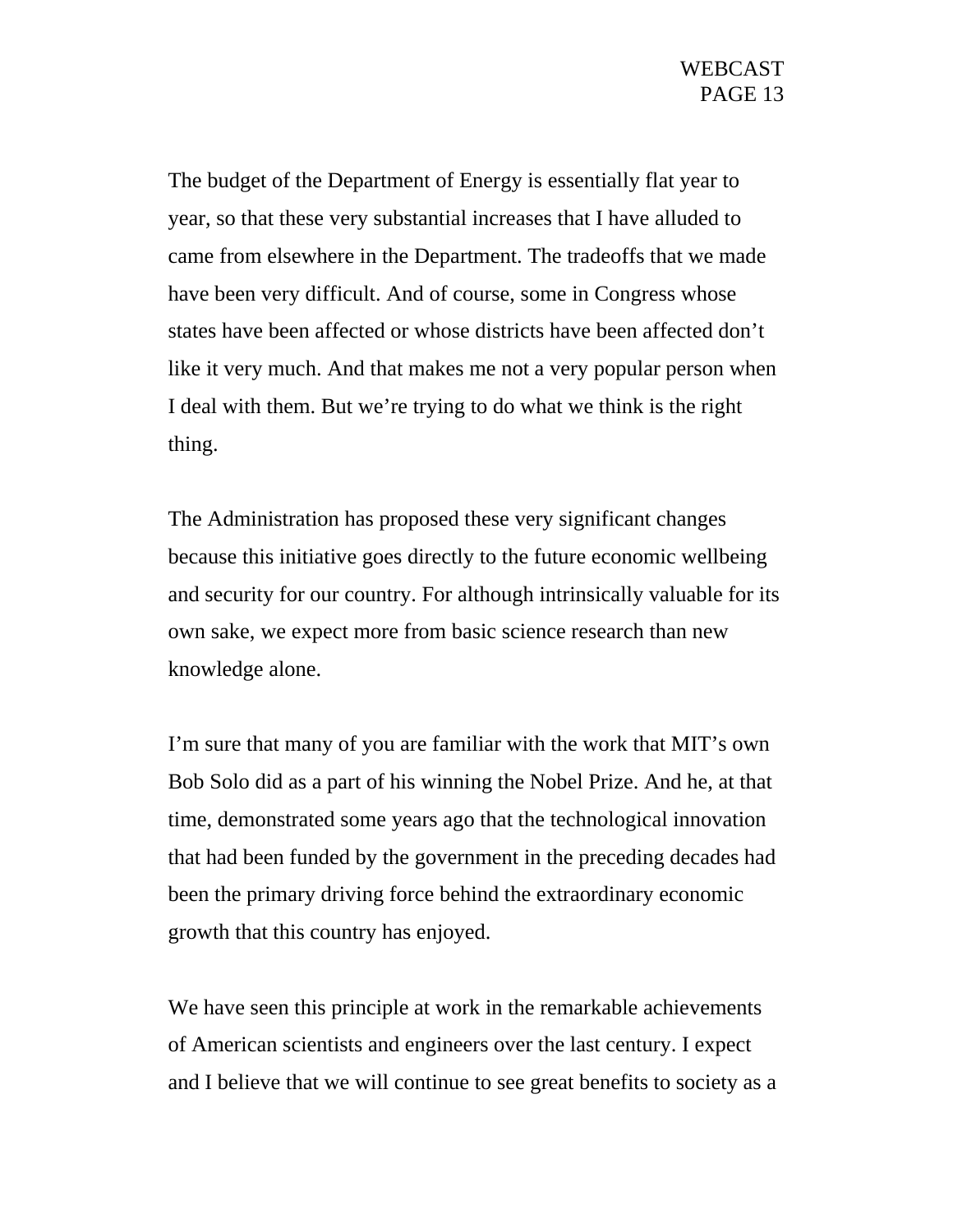result of the research that we are pursuing today – benefits to our health, to our national defense, to our productivity, as well as our energy security.

For the Energy Department in particular, the President for one has made it clear that he believes that advances in science and technology will help this country break its over-reliance on hydrocarbons as our primary source of energy, whether to fuel our transportation sector or to generate electricity.

The most immediate reminder of this of course is the current high price of gasoline, a topic which seems to be of great interest and concern to practically all Americans. I seem to be running a moving press conference each day that I get up on this topic.

And so in conjunction with the Competitiveness Initiative, a new advanced energy initiative proposes to significantly increase our national investment in alternative fuel and clean energy technologies in order to, over time, fundamentally transform the way we produce and use energy in this country, and reduce our dependence on foreign energy sources.

As a part of the advance energy initiative, the President has asked Congress to increase funding for clean energy technologies by 22%, up to a level of about 2.1 billion dollars in the upcoming fiscal year. I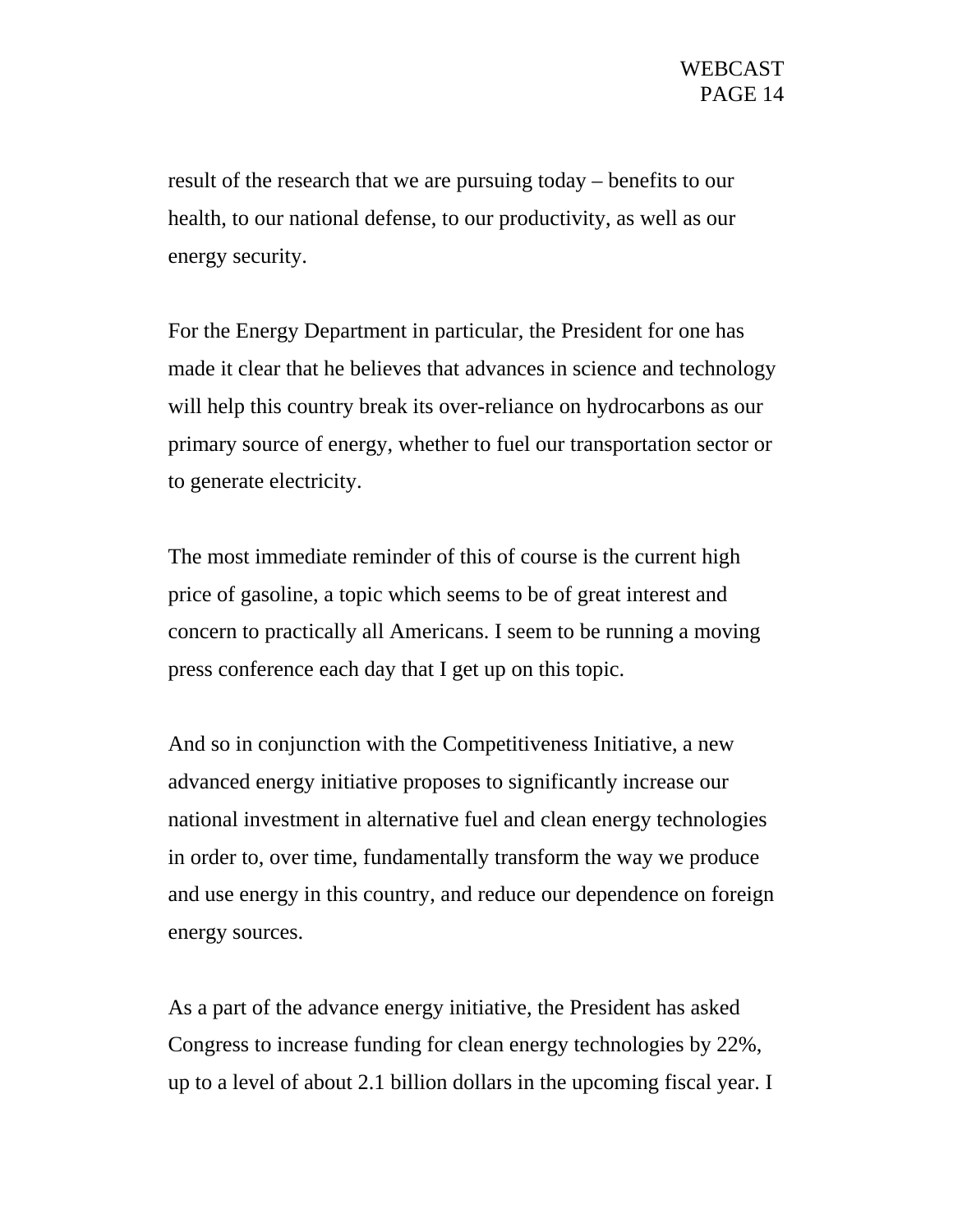would remind you again that this is a Department whose overall budget is flat year to year. So all of this money came from elsewhere within the Department.

With these funds, we will accelerate our research into technologies that we believe hold the greatest promise to transform the way we power our automobiles, our homes, and our businesses. We will focus our efforts on the development of commercially competitive cellulosic ethanol, advanced hybrid vehicle technologies, hydrogen fuel cells, solar energy, wind energy, and the cutting edge technologies to burn coal for electricity production with near zero emissions.

My own favorites from this list are the cellulosic ethanol efforts, photovoltaic research for the distributed generation of electricity, and the clean coal technology, all of which will receive very sizeable increases in funding in the years ahead.

All of these initiatives hold great potential for ultra clean and secure energy options. But let me also say this – if we are to succeed in significantly reducing our dependence on imported energy and further diversifying our energy portfolio, we must expand our use of nuclear power in this country.

And so as a part of the energy initiative, the Administration has also proposed the new global nuclear energy partnership, or as we refer to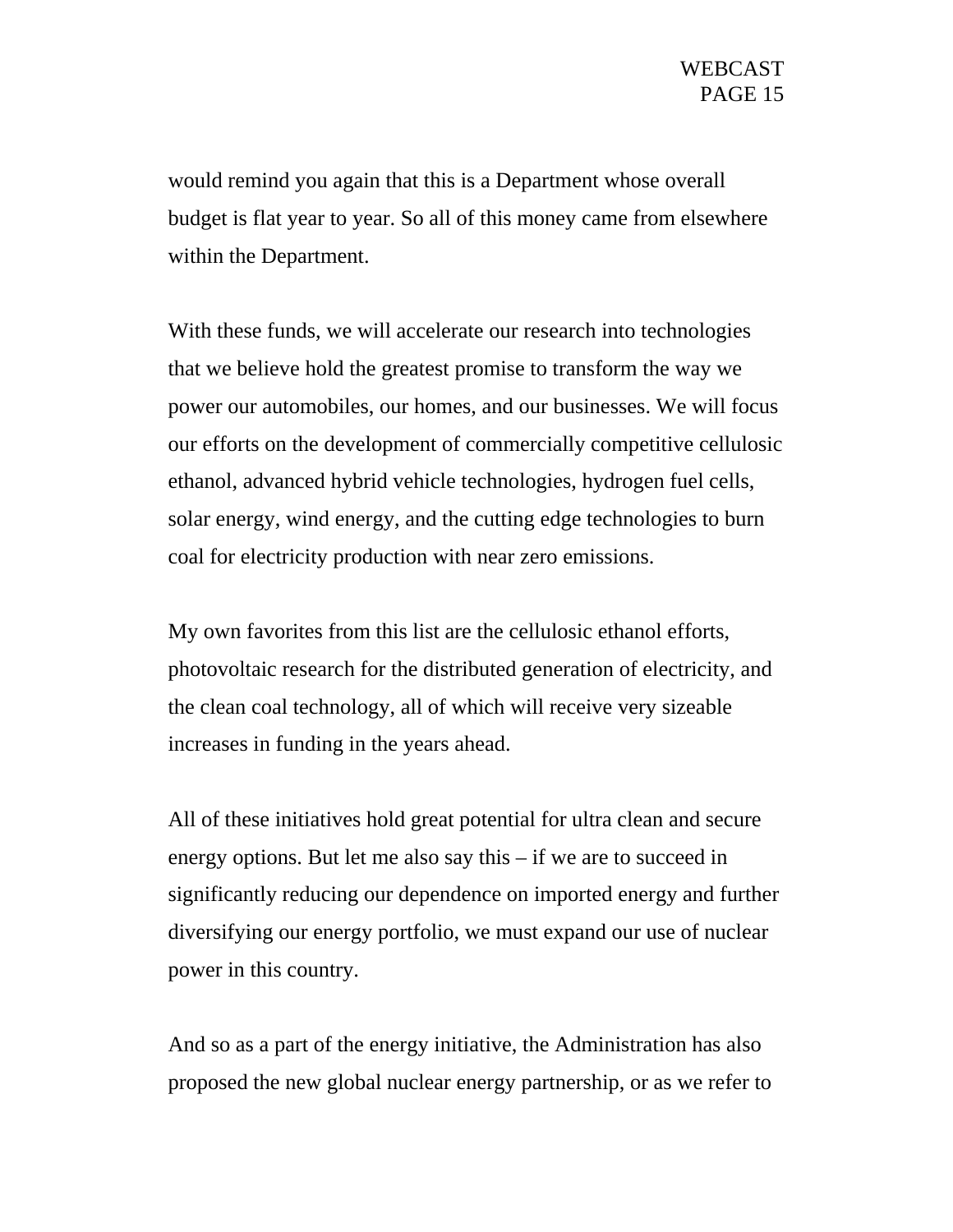it, as GNEP. Everything in Washington has to have a really ugly sounding acronym, and that's ours in this case.

An international effort, GNEP aims to address our growing global energy demand in a way that will foster economic development around the world. It will improve our environment. It will responsibly manage nuclear waste and significantly reduce the threat of nuclear proliferation and terrorism.

In short, we propose to develop and demonstrate an advanced recycling technology that does not separate plutonium like the current reprocessing technology utilized by other countries around the world. Rather it keeps the transuranic elements all together so that they can be made into fuel, that to be consumed in fast neutron reactors, that will also produce electricity.

These advanced burner reactors, or ABRs, would be designed to consume plutonium and other transuranic elements that are in spent fuel, transforming the radiotoxicity of the waste in repeated cycles. The improvements could be remarkable – increased energy extraction, less nuclear waste, decreased heat load of the remaining waste, and reductions in its radiotoxicity by at least three orders of magnitude.

We will compliment these technological breakthroughs with an innovative international fuel services program. Under this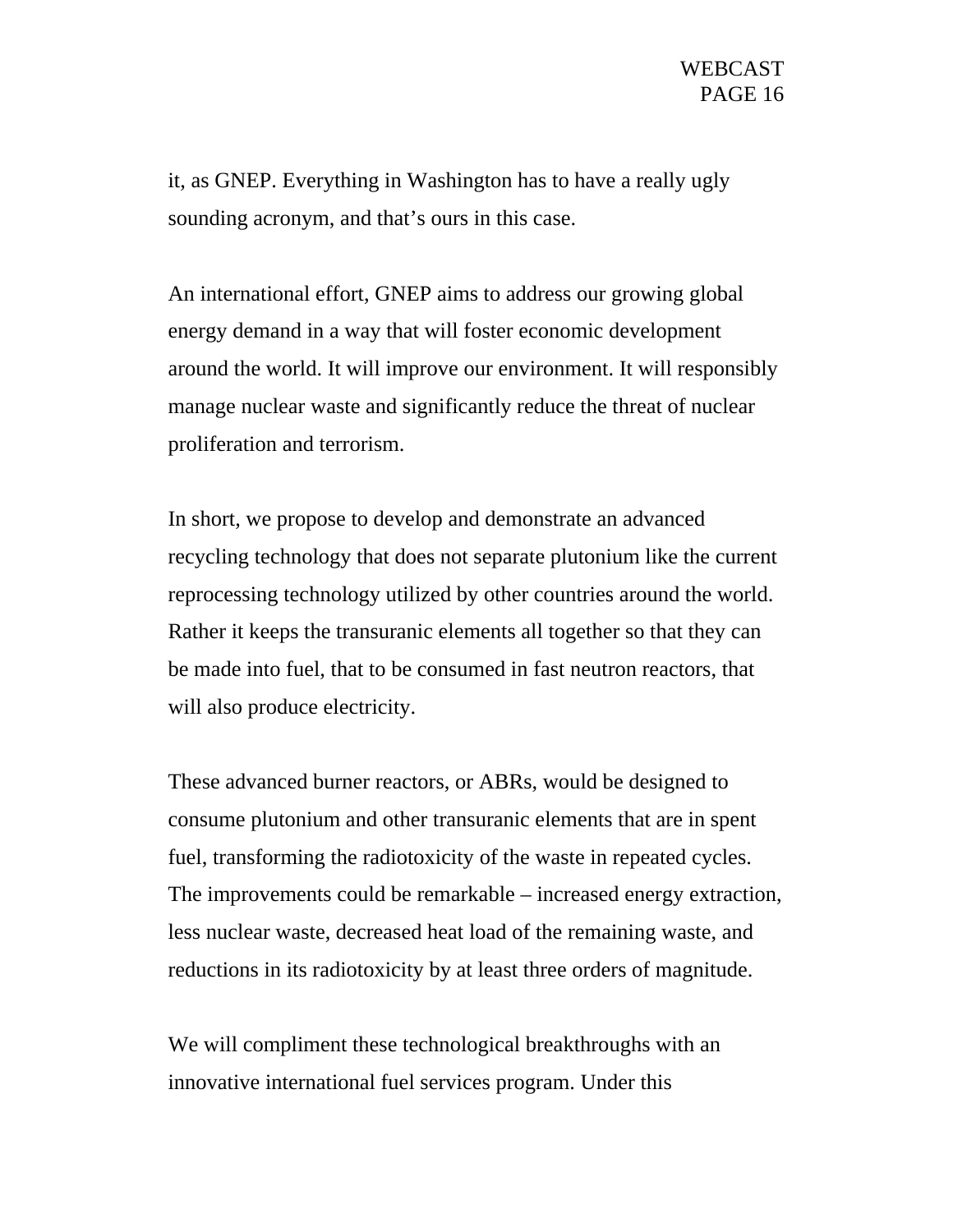arrangement, nuclear fuel supplier nations would provide fresh fuel for conventional nuclear power plants located in user nations that agree to refrain from enrichment and reprocessing. Then used fuel would be returned to the fuel supplier nations and recycled using a process that does not result in separated plutonium.

In addition to reducing proliferation, this arrangement carries the potential to allow poorer nations to leapfrog over some of the dirtiest, but most rudimentary and prevalent fossil fuel-based technology.

All of this will take years and will take billions of dollars. But we believe that the time to start is now. We have asked for 250 million dollars in fiscal '07 to launch GNEP.

The bottom line of all these initiatives is, we recognize that science and technology will lead us to cleaner and better sources of energy, to new ways to heat our homes, to power our cars, to run our businesses, and to preserve our environment, and therefore to ensure a more secure and safer future.

It's a big challenge for America. But I know that together that we and academia and government and private industry will do it. We will because we must. Much hangs in the balance for our security and for our economic health.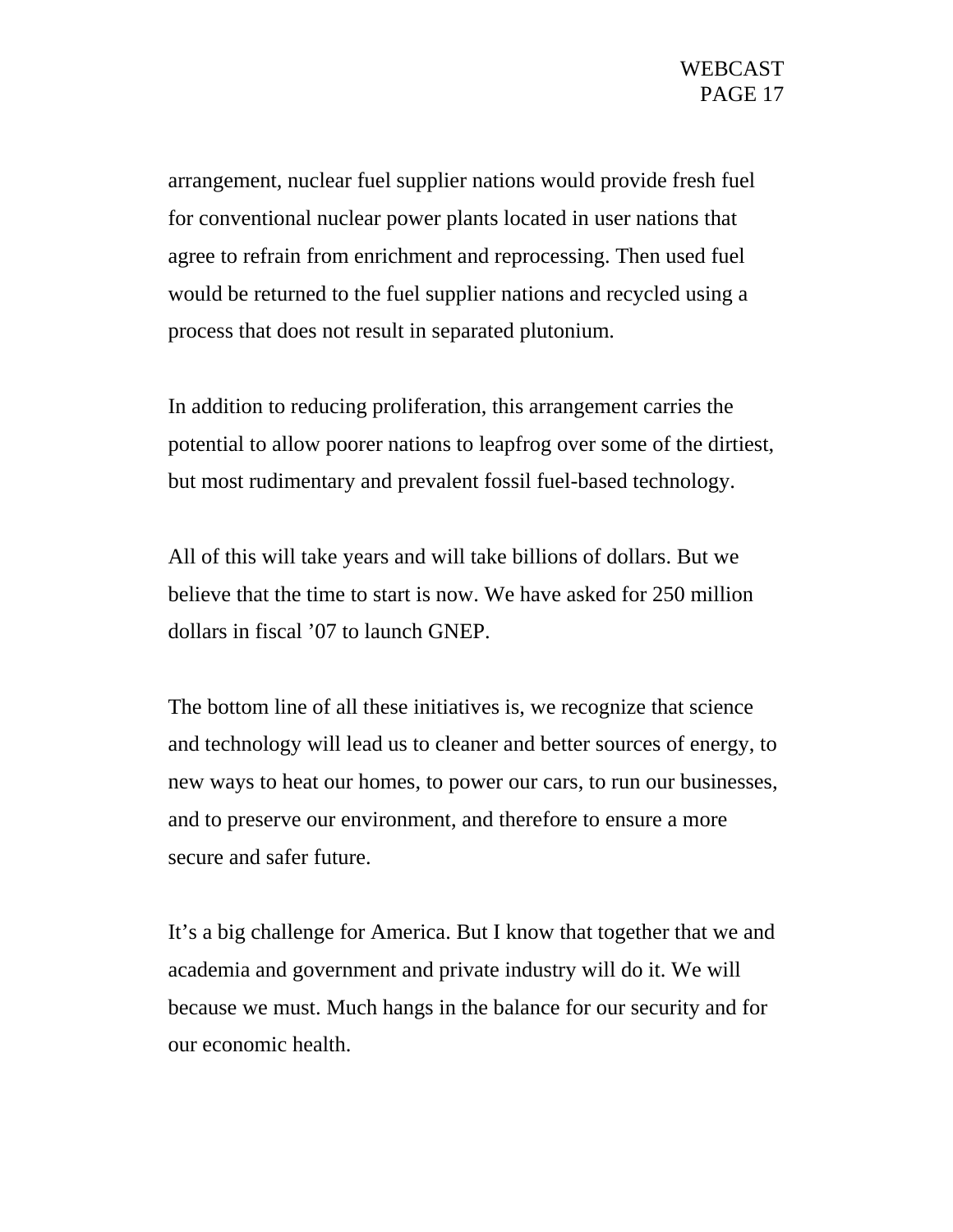I want to wrap up my remarks if I could on a personal note. I entered MIT at a very pivotal time in the history of our nation as it turns out. It's also a pivotal time in the history of our science establishment. I often describe myself to colleagues and to the young people in our department who are probably getting tired of hearing me say it, but I'm a product of the Sputnik generation.

I have very vivid memories of standing in the backyard where I grew up in Illinois in the late '50s staring up in the sky, trying to make out that Sputnik satellite that was going overhead. These were the days when Nikita Khrushchev had come here and visited New York, visited The United Nations, pounded his shoe on the rostrum at The United Nations and said he was going to bury us.

And when you looked at that satellite, you had to think that maybe he was right. It was a time of fear, to be sure, fears about Russian capabilities and about our country falling behind. But it was also, as it turns out, a time of great opportunity, opportunities to advance our scientific understanding and to put that knowledge to direct and important use for our country.

The launch of Sputnik not only started the space race, but it also led to the creation of NASA, which occurred the following year. It led to a massive increase in funding for the National Science Foundation. The NSF budget was quadrupled in one year. And this really established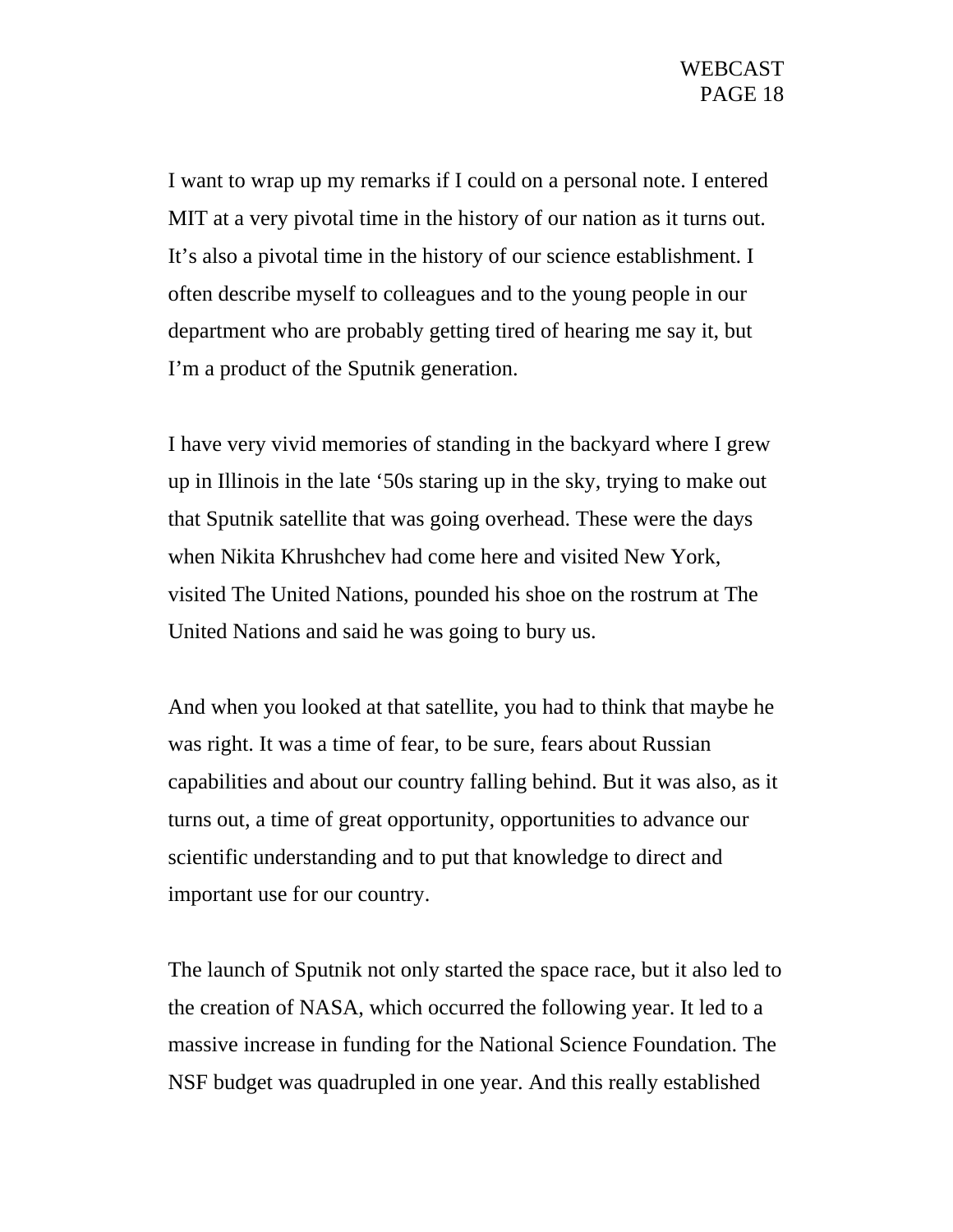the agency as a powerhouse of funding for university fellowships in science and engineering.

It was because of one of those NSF fellowships that I was able to attend this terrific university. Without it, I would never have come here. I would never even have met Professor Hottel, let alone work with him.

At that time, the people in the government of this nation recognized two fundamental truths, first, that in order to maintain this country's economic preeminence in an increasingly competitive world, we simply had to maintain our scientific and technologic superiority. And secondly, that doing so required substantial and a very sustained investment of funds.

The parallels to today are quite striking. Our country faces tremendous challenges to our security, to our health and wellbeing, and to our future economic competitiveness. And in all of these areas, our nation's scientists and engineers will help us turn those challenges into opportunities.

You will develop new and as yet unimagined solutions to meet our future energy needs. You will enable advances that will keep us safer, protect our men and women in uniform, and help us to defeat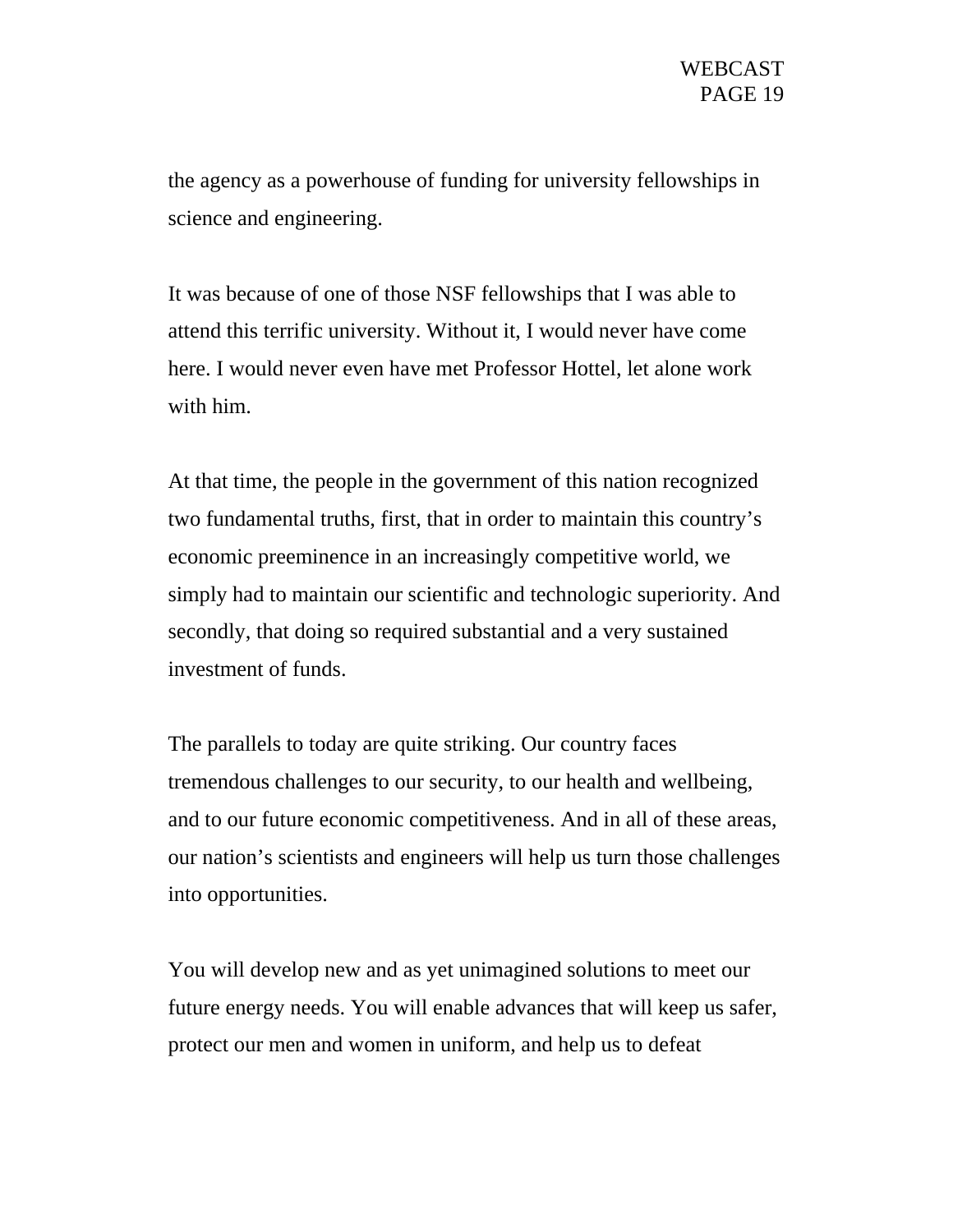terrorism here and around the world. And you will cure diseases, improve our health, and better our environment.

And what will our government do to support you? Well, the way I see it, there has existed for some time in our nation a kind of deal between American scientists and engineers and the Federal government. From our nation's scientists and engineers, whether in government, the private sector or academia, we need now what we have always needed – an unwavering commitment to push us forward into the unknown, to better, more prosperous, safer and more secure days ahead.

From the Federal government, these scientists and engineers need now what they have always needed – a commitment to fund basic research in all fields, from biology to computer science, to the physical sciences.

As an MIT engineer myself, I am very proud to pledge to you that this government is committed to holding up our end of the bargain. And I rest assured that all of you will continue to do the same. It's been a real pleasure for me to be here. Thank you.

[applause]

**ARMSTRONG:** So we have time for questions?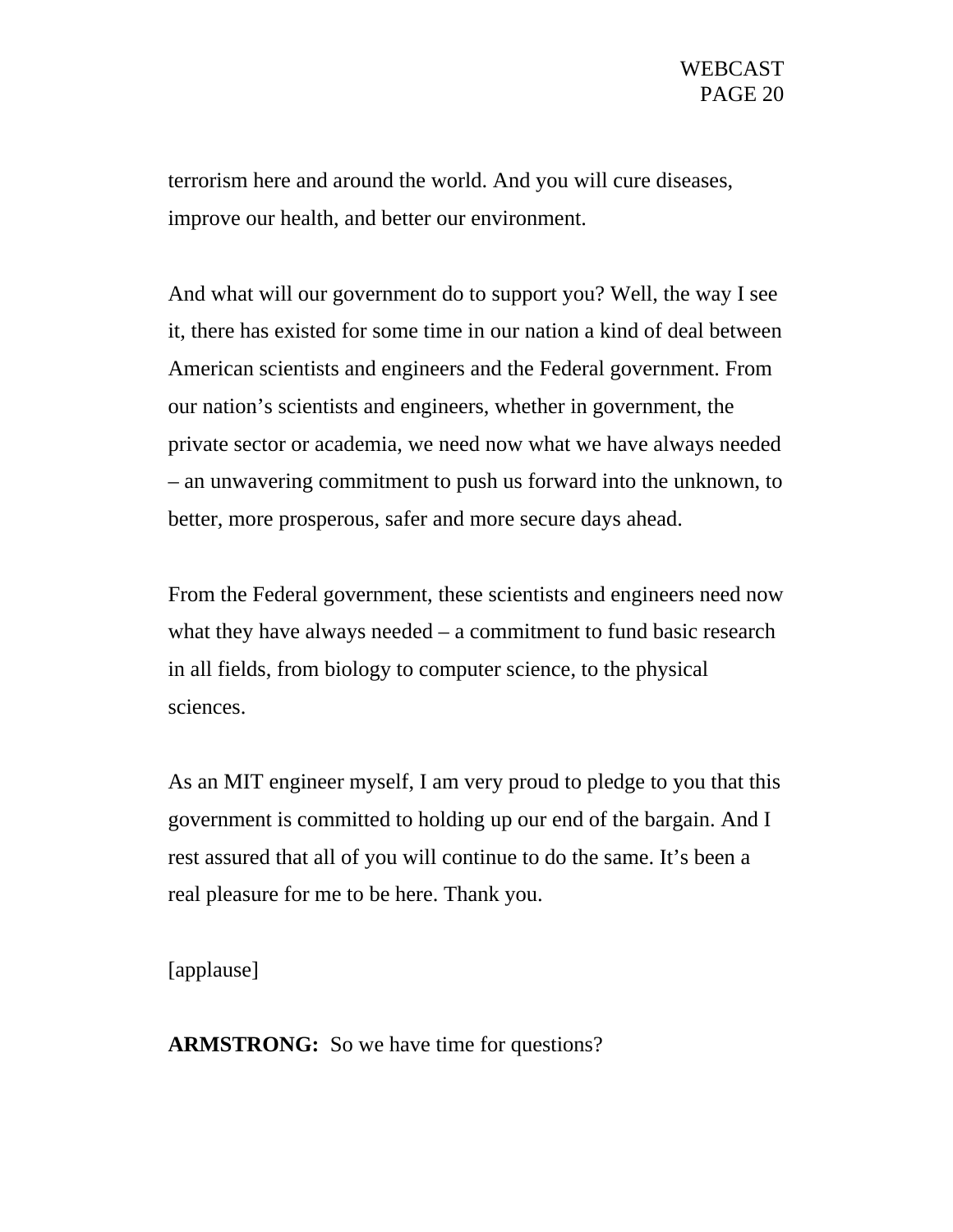**QUESTION:** How much of the energy shortfall do you think will be made up by biofuels? How much from nuclear fission? When will these energies be available in mass quantities?

**BODMAN:** If I knew the answers to those questions, I could retire. Let me try to answer it in the following way. In terms of ethanol, we now produce about four billion-- We produced last year in '05 about four billion gallons of ethanol. This year, it will be about five and a half, or 5.6 billion gallons. That's the good news.

The bad news is, we use 140 billions of motor fuels in our country, okay? So we're coming up on 5%. In order to produce that much ethanol, we used last year, when we made four billion gallons, 14% of the corn crop. All of it's made from corn.

Pretty soon we're going to start pushing up the value of corn. We will cause ourselves an economic problem. And so the goal here, which the Energy Department is working on out at our renewable energy laboratory in Colorado, in Golden, Colorado, a series of projects involving producing ethanol from cellulose, producing ethanol from, if you will, waste products, whether it's corn stover, which is the stuff left over in the field after you harvest the corn, or switch grass, or wood chips.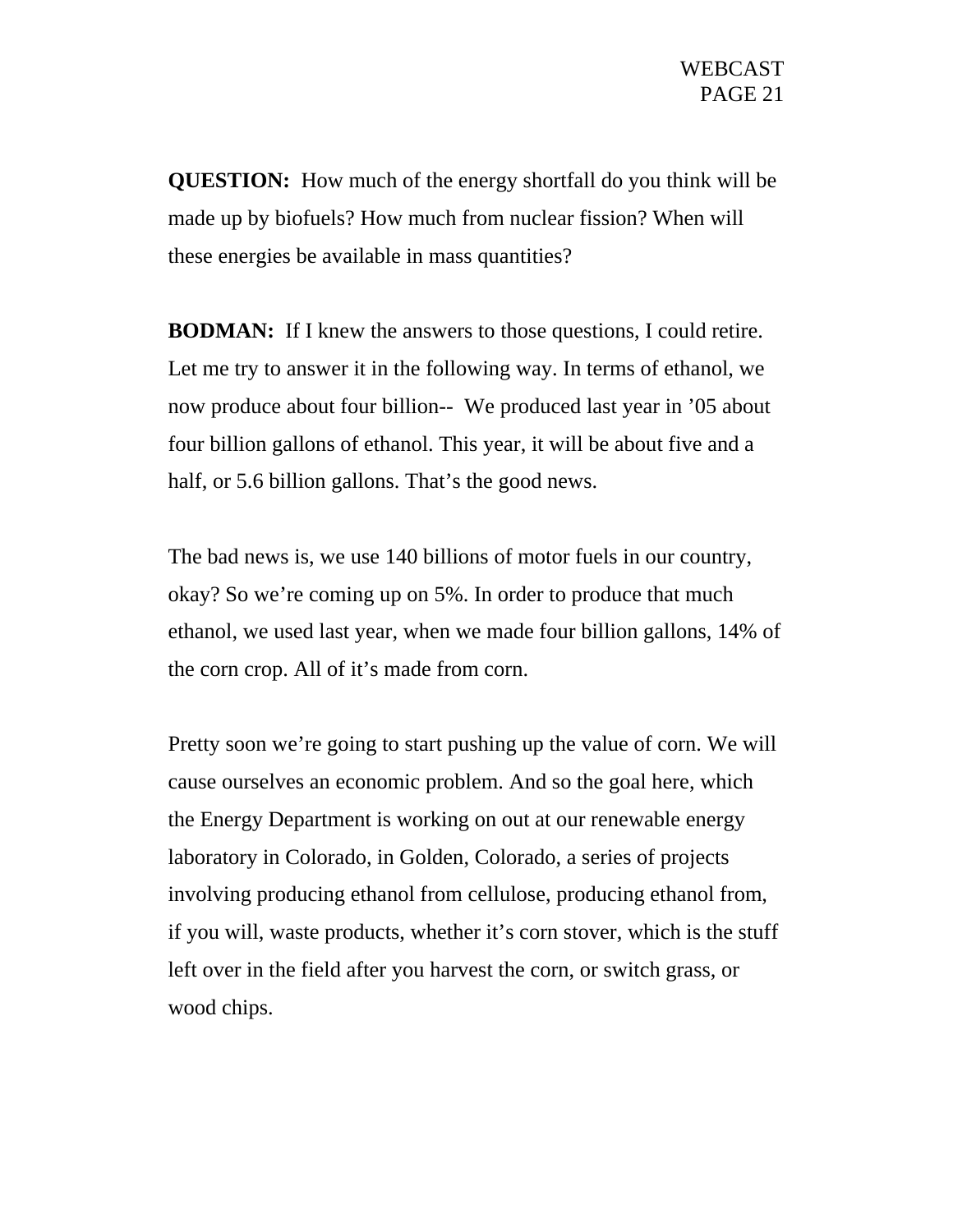That's our job. We're working at it. Four or five years, it's my guess, sort of-- you know, we'll have this going. We're hopeful, by 2011, 2012, that kind of timeframe, that we will be in a position where we will have cracked that code and we will be able to start expanding it. The goal is that we would have five million barrels a day of renewable fuel available in 20 years. That's the goal--

## **QUESTION:** ...(inaudible)

**BODMAN:** Just a minute. We use-- That's exactly right. We use 20 million barrels a day now. That number will increase to-- About half of that goes into motor fuel, so let's say 15 million barrels a day go into motor fuel. So by that time, you'll be up to 20. So you'll be at 25%.

So that's that. I mean, that's the goal. I think it's a reasonable goal. This is a massive infrastructure. Just getting this done is going to be a massive job. It's going to take that kind of timeframe. That's one thing.

You mentioned nuclear fission. I am convinced that we will see new nuclear plants. We have not had a new nuclear plant in our country in 30 years, following Three Mile Island, following Chernobyl. I am convinced that we will see it. We have been funding for the last three years, four years, a joint, on a cost-shared basis with industry, an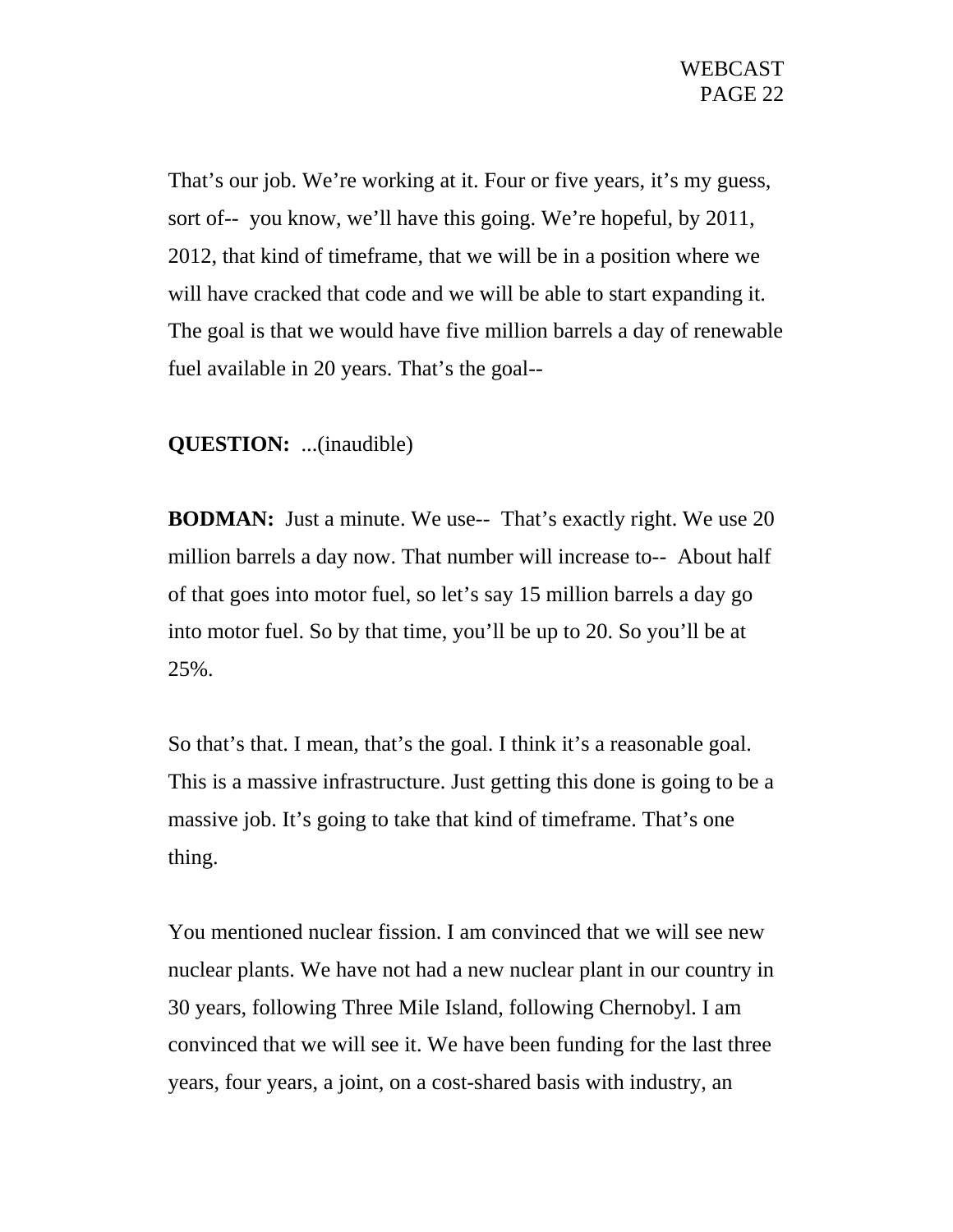effort called Nuclear Power 2010, which is involved in, dedicated to the licensing of new, generation three technology, from General Electric/Westinghouse or AREVA in France, and citing these new facilities.

I am convinced that that will happen, that we have financial support in the energy bill that was passed last year. That means that we will have support for the first six reactors. I think you will see ground broken in the year 2010. You will see those reactors up and going in the year 2015.

So we will see it. But the problem is, we don't need six new reactors. We need 16 or we need 26 or we need 46. That will only happen if we deal with the question of spent fuel. That will only happen if we deal with the issue of a repository for that spent fuel. That has to go on in parallel with the GNEP program that I mentioned. We are working at that. That's a long answer to a short question.

**QUESTION:** Do you have any hope for nuclear fusion energy?

**BODMAN:** Yes. I have been working very hard on the Department to encourage members of our Department to focus on-- Let's get some things done. Let's get some things done so that we can point to it in three years, five years, that we accomplish this and that we're going to go try to solve some problems, that it matters.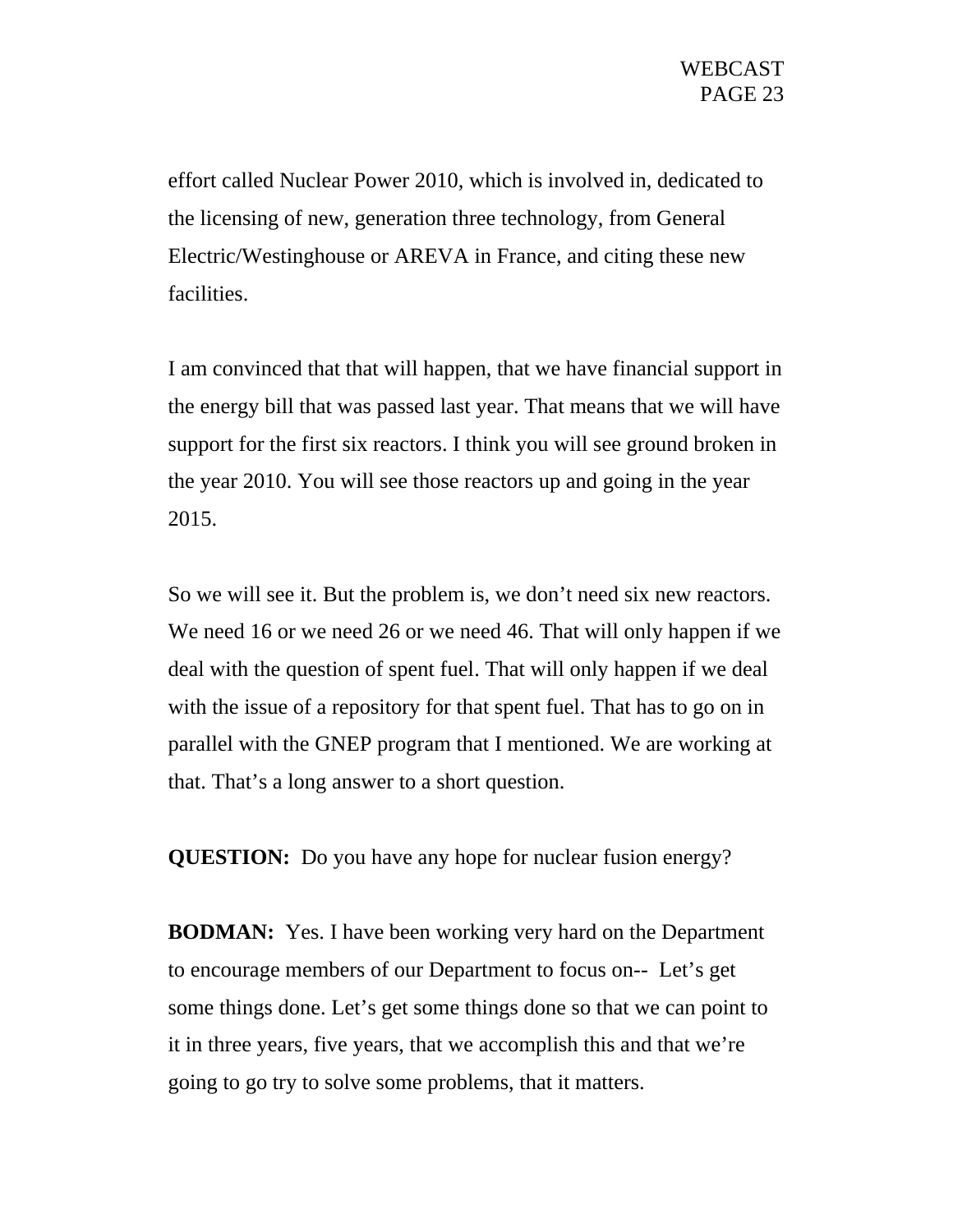Because I frankly found when I got there, these were research programs that seemed to have no end. There wasn't a forcing function to cause, "Let's get these things completed." And so the focus, as I described in my remarks, nuclear fusion works. We are now involved in this international thermonuclear energy research project, ITER we call it, be built in France. We're spending money on it and so forth and so on.

I'm not going to care about that in a sense. I'll be dead by the time that comes on. And so I'm trying to get stuff-- I'm 67 years-old. I'm trying to get things done in my lifetime. You know, we're going to spend the money and we're going to do it. Somebody else will care about it later on. So I'm a believer in it, but it's not going to happen while I'm alive I don't think. I'd like it to, but--

**QUESTION:** As a result of this successful research program...(inaudible) Department...(inaudible) very successful clean coal technologies. Clean coal is not an oxymoron anymore. The question is, of course, any path ...(inaudible) today won't be operational for the next 40 years. What kind of appropriate incentive could be given to industry to make use of these very good results? Because ...(inaudible) using a conventional message...(inaudible)--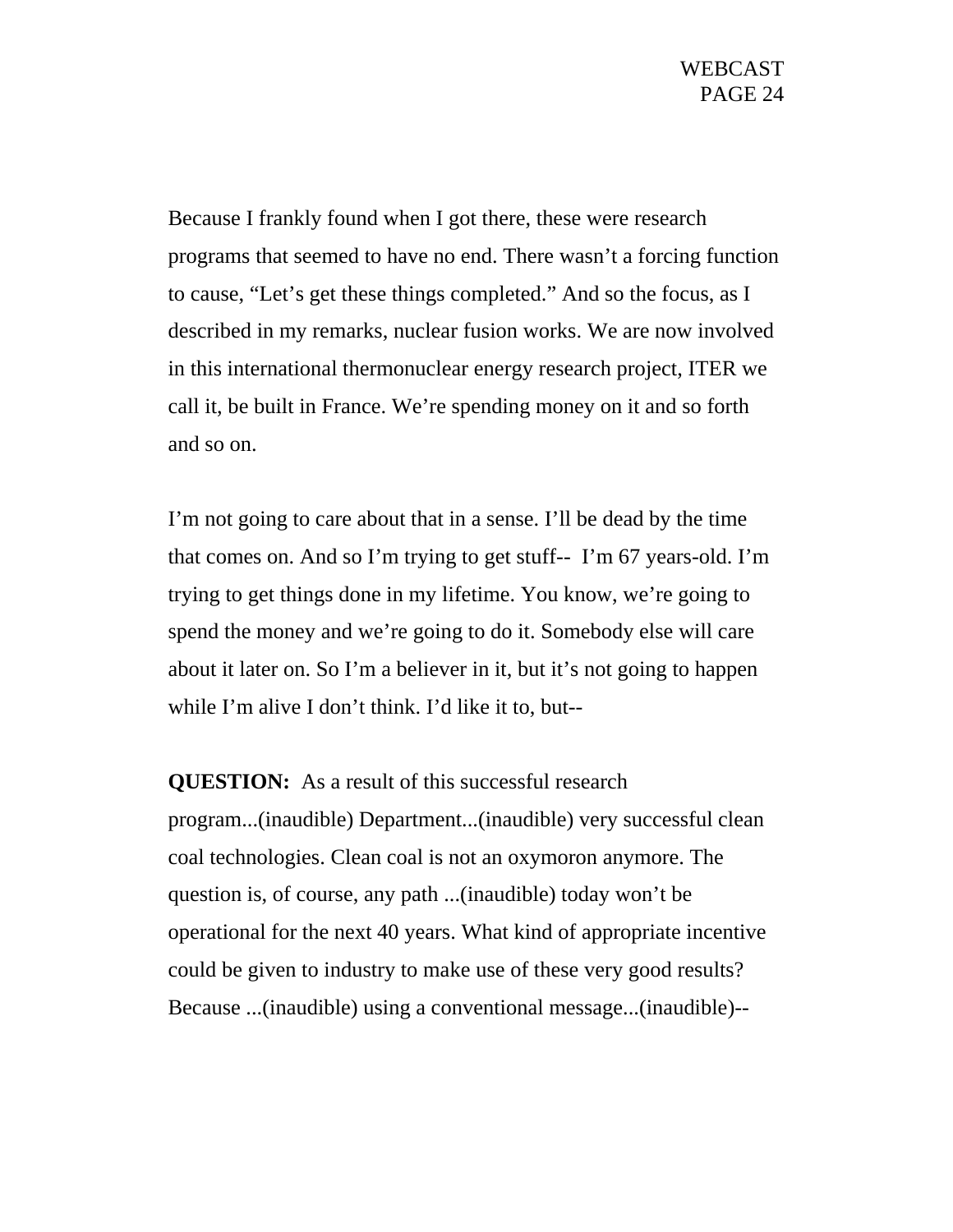**BODMAN:** The question is, that we have had some great successes in clean coal technology. The question asked is, are there incentives for industry that would help initiate some of these new plants that would use this.

There are provisions in the energy bill that was passed last year that could be used for such a thing. They are loan guarantees. There's a loan guarantee program that the Department of Energy will be responsible for once we get it up and going. We're working currently with the Agriculture Department, the Treasury Department, because they know what they're doing in this area and we don't. So we're trying to get some knowledge of people who have been through this.

And we will consider that. And so we'll see. We will be making public announcement on that soon. We will see whether we have any takers.

So there are some things that are in the bill that will enable such technology. It's only going to be for the first one or two. I mean, we've got to find ways of getting people to-- Industry has to step up and do this. That may relate to the kind of incentives that we put out there. But that's how I'd go about it.

**QUESTION:** Going back to the ethanol, the 5.6 billion gallons which will be produced next year--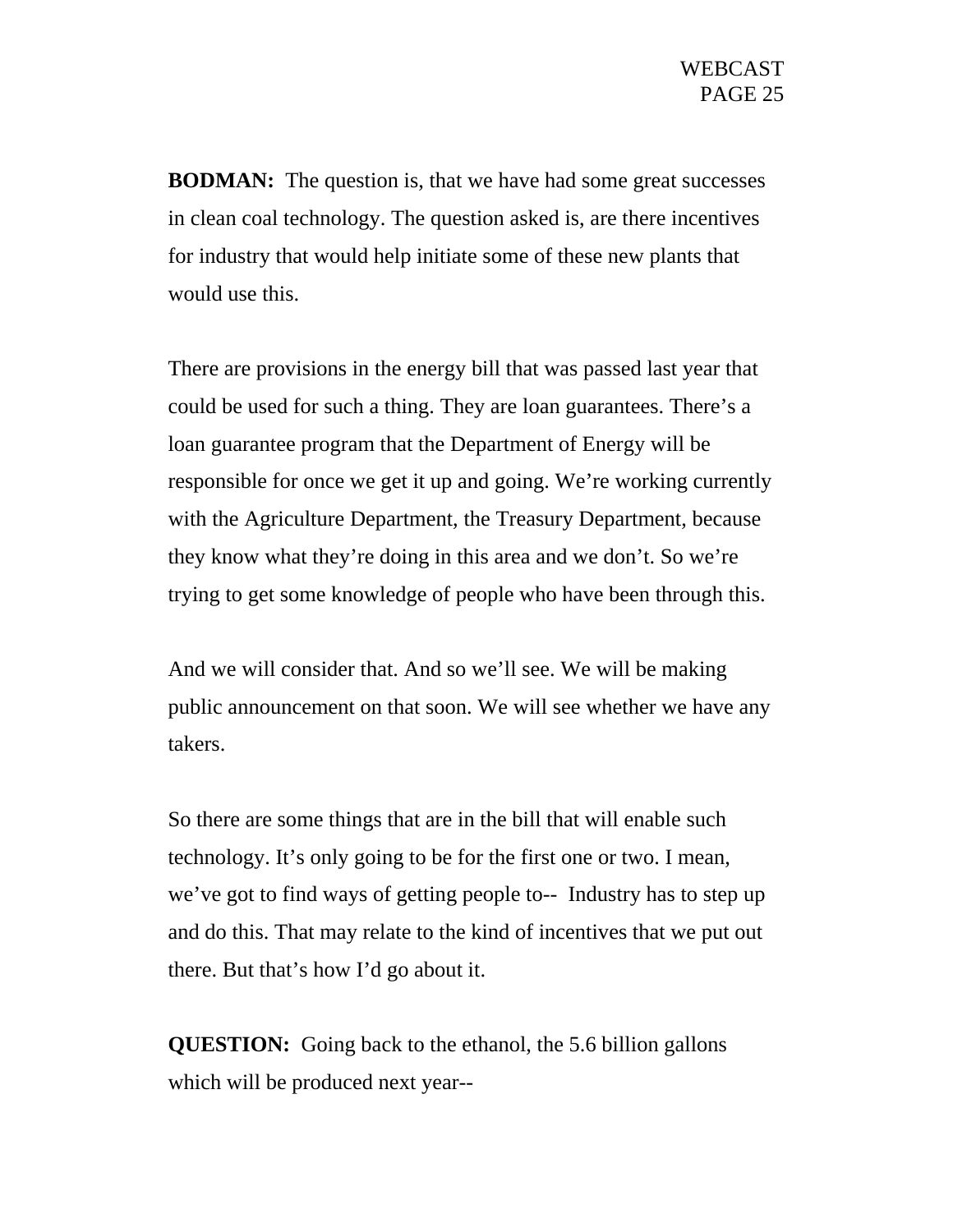**BODMAN:** This year.

**QUESTION:** --this year will also be associated with about three billion dollars in excise tax credits...(inaudible), which is twenty times higher than the 150 million for the cellulosic ethanol research. Is there any way that that credit can be shifted towards more of a futurelooking technology?

**BODMAN:** The question is that the money for research on cellulosic ethanol is small compared, as you were describing it, compared to--

**QUESTION:** The excise tax credit for ethanol production now, which is about 50 cents a gallon.

**BODMAN:** Yes. There is a tax credit for ethanol production, which he is saying. The answer's probably no. But I don't worry about it too much because we have a 50% increase in money for research. There is a tendency in Washington to attribute money with research progress. And that's not always the case.

So I am hopeful. This is a 50% increase that we will have in '07 if we are successful, that over a period a time that we'll be successful in doing that. But I think at least right now, there is a general sense in Congress that we have a lot of incentives there to cause this industry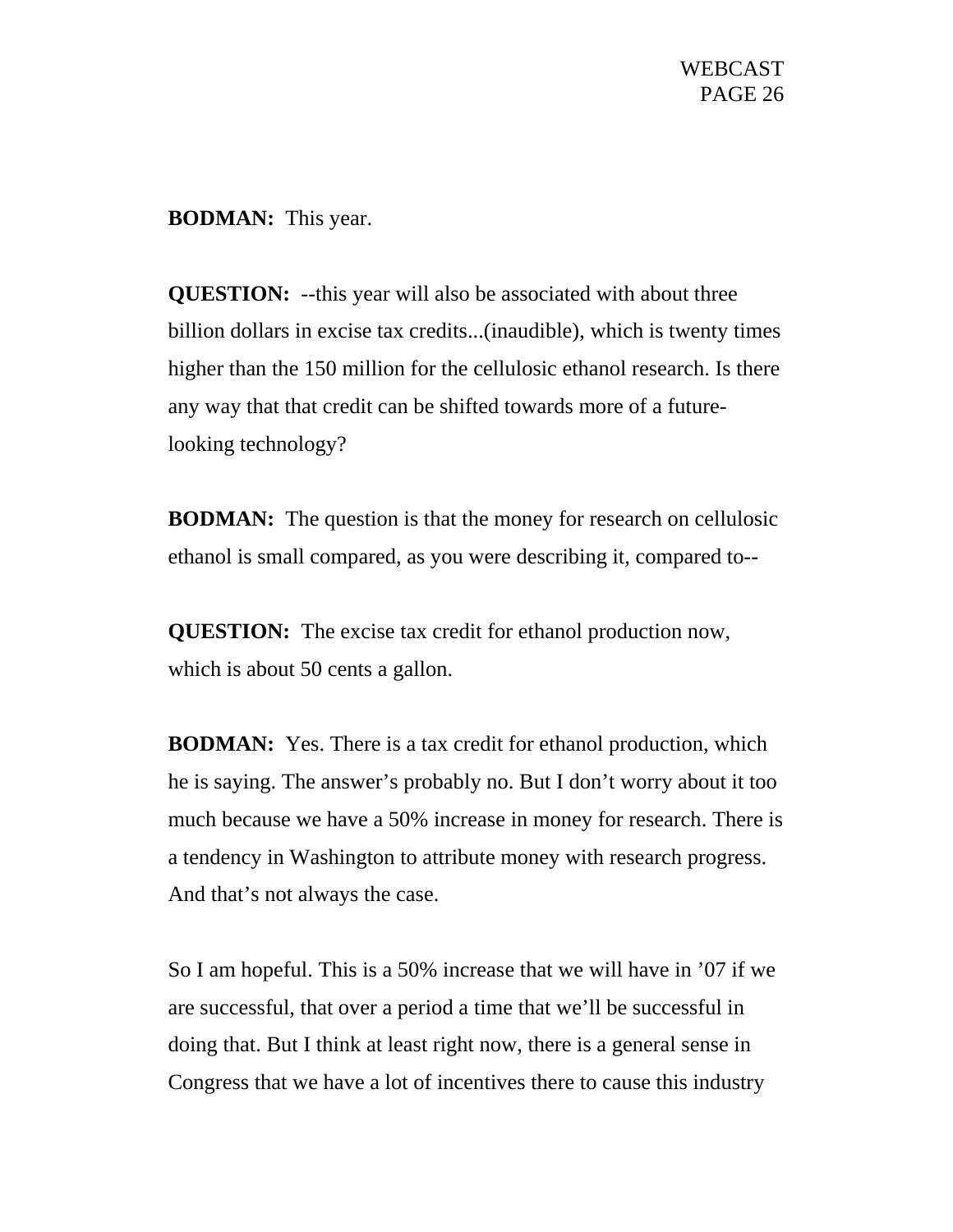to get itself up and going. They're working because the industry is expanding rapidly. I think at least for the time being, we're going to see, there will be, I think, a lot of resistance to shifting any of those funds into a research effort. That's my best guess.

**QUESTION:** I was wondering why there seems to be this emphasis on nuclear power when, if you look at the levelized cost of the electricity that renewables like wind and solar tend to be comparable in terms of the levelized cost. Is it that there's the potential to sell nuclear fuel, so longer term that it seems more profitable? Why does there seem to be a particular focus on nuclear power?

**BODMAN:** There is a focus on nuclear power because it is the only game in town in terms of scale. It has the capability of delivering electricity at a modest cost. When you have a levelized cost, you mean the cost of the spent fuel, is what your issue-- I take it?

**QUESTION:** It includes the cost of the spent fuel, also the initial cost for building the plant.

**BODMAN:** But the costs, to our first approximation in the absence of any money spent on spent fuel, to a first approximation, the cost of nuclear power is the cost for building the plant. The cost of the fuel is modest, so it's just to a first approximation.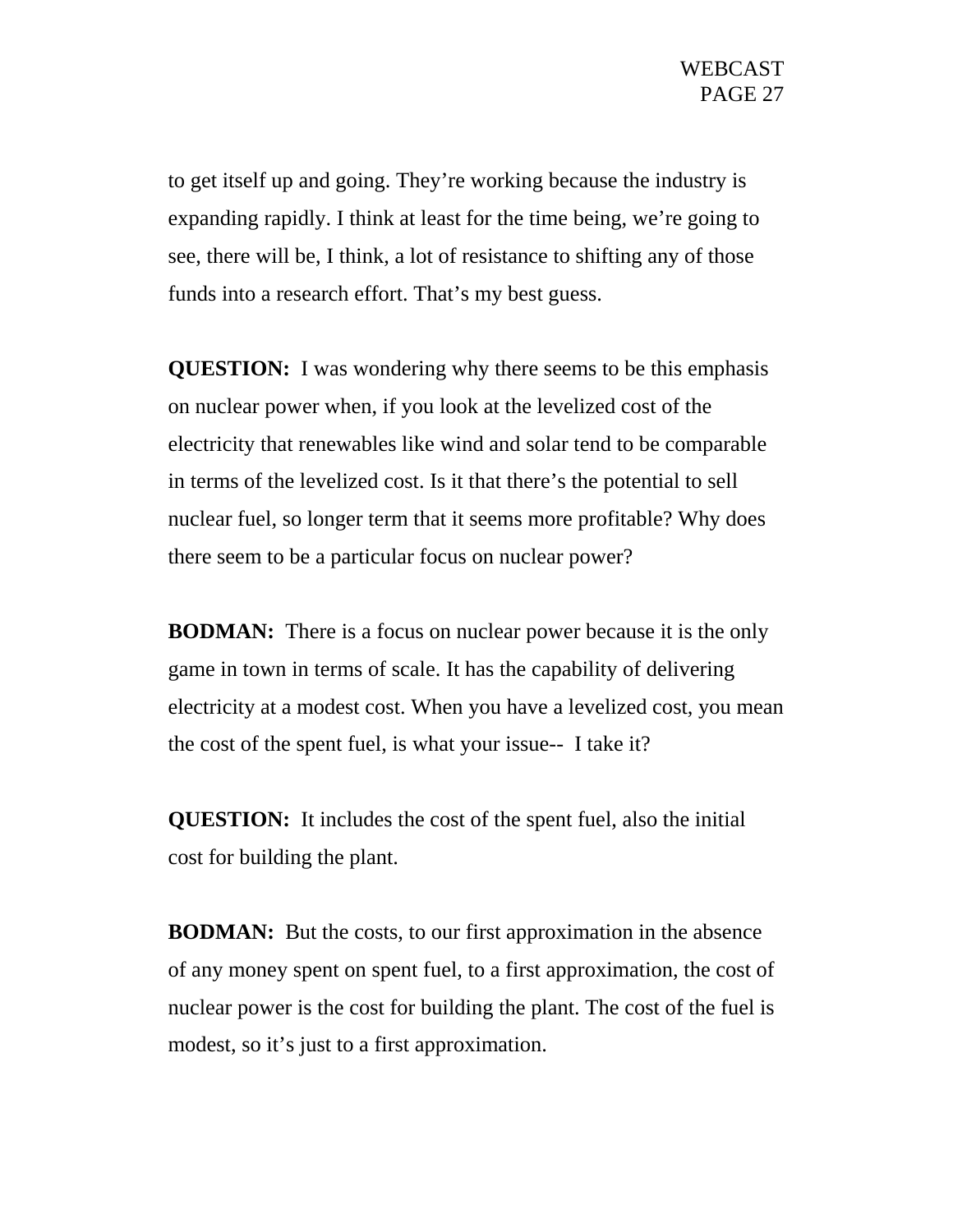And so it simply works. It's scale. And it will produce electricity without greenhouse gases. And so that's the goal. It's not the only thing we're going to do, but it's something that I think we need to do. We haven't had a nuclear plant, as I said, in 30 years. And so we're doing everything we can do to stimulate that, because I think it's the right thing. But we need coal. We need renewable energy. We need ethanol. We need solar energy.

Eventually the market is going to sort all this out. But in the meantime, we're trying to stimulate the things that seem worth stimulating. That's the best answer that I can give you.

**QUESTION:** What can be done by the Federal government to reduce the consumption of all transportation fuels? Secondly, how could it politically achievable to raise the Federal tax on gasoline and diesel?

**BODMAN:** Well, the issue comes up. A lot of people talk about raising taxes on gasoline. I guess it's my own position. Right now, if you talk to working families, which I do-- And a lot of them have not budgeted these kinds of gasoline costs. They're already struggling under high prices.

And so to impose higher prices by adding to the tax doesn't seem to me to be productive. It would sure decrease the consumption. But the goal here is to try to accomplish what we are working at, and to do it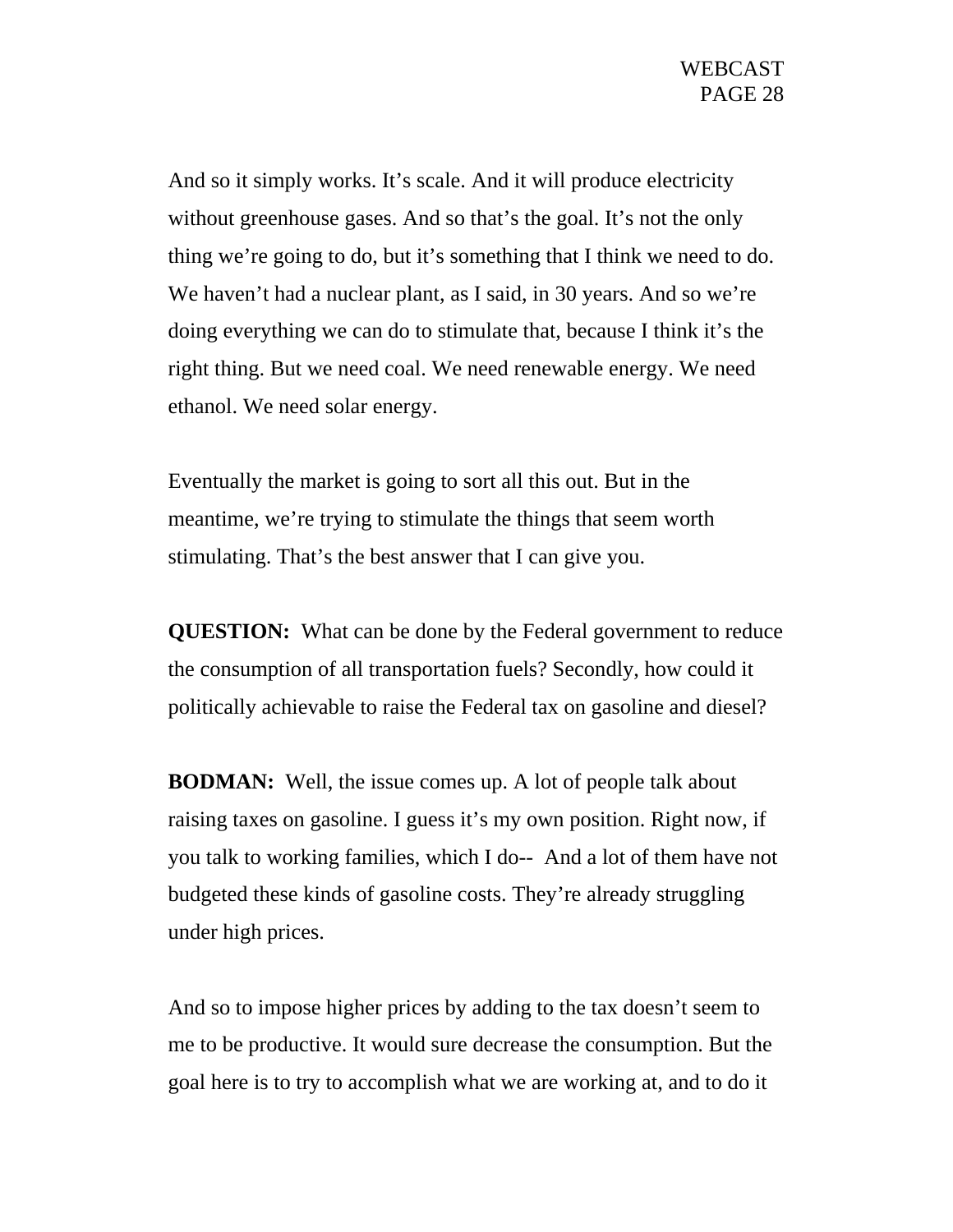in a fashion that does not involve increasing taxes or decreasing taxes, for that matter, on fuel.

The President has asked for the right to-- for authority to mandate new CAFE standards. And if given that, I feel sure he would follow through and do that. So, I mean, I think there are a number of other things that can be done. But the taxation of oil or of gasoline is a highly sensitive matter politically, because it tends to pit urban dwellers versus people in the country. You get all kinds of things – people who are poor versus people who are not poor.

And so there are issues that are there. We're trying to work along the lines that I describe. I don't think it's likely that you're going to see a lot of enthusiasm for increasing gasoline prices even higher. I mean, that's really the bottom line.

I deal with people every day who are upset, Congressmen and others who are upset because their constituents are paying what they consider to be outrageous prices already. If go back to them and say, "By the way, my answer to this is to increase prices more," that's a really hard sell. I'm a pretty good salesman, but that's a hard sell.

**QUESTION:** Appreciated your remarks. A lot of your comments talked about modes of producing energy. But a lot of what's happened in the last half century is we've seen a change in how energy is used.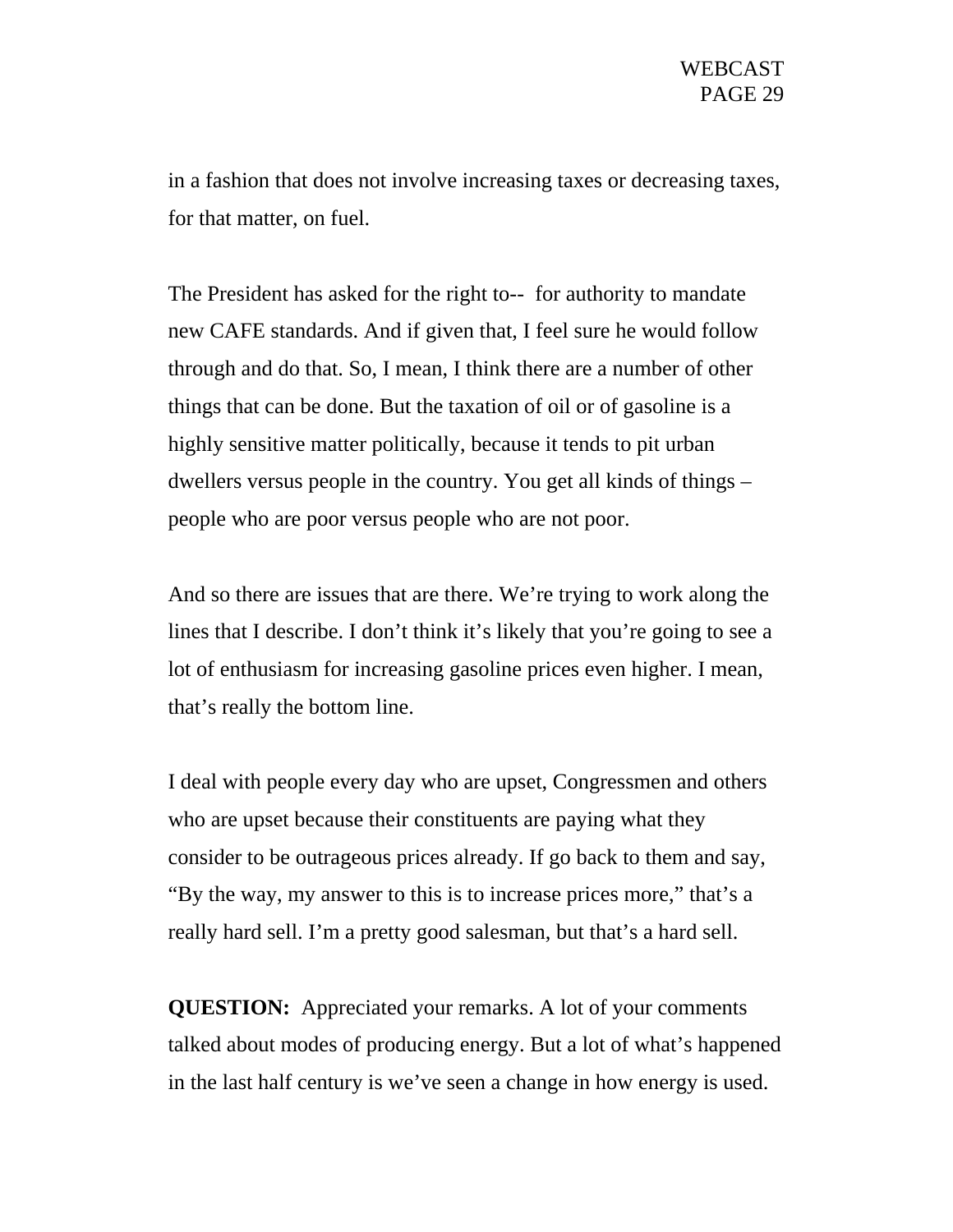Back in the days of Sputnik, for instance, about 16%, 17% of our energy was consumed as electricity. Now it's 40%. Everybody's projecting it might be two-thirds 50 years in the future. That's of a much bigger pie.

So the piece of this puzzle that is becoming increasingly critical is the energy delivery networks. What is the Department doing? What does the Department need to do to make sure that our energy delivery systems are adequate for the future?

**BODMAN:** Specifically electricity?

**QUESTION:** Well, electricity is becoming a bigger and bigger piece--

**BODMAN:** You're right about that. We have every way of regulating electrical distribution. Our electric distribution network in this country grew like topsy(?). Some of it's regulated. Some of it's unregulated. Right now it has gotten sufficiently confusing that investment has stopped pretty much altogether.

There was an energy bill passed last year after four years that the President has been working at this. We finally got the bill through last year. Part of it involves looking at this exact question, and invest in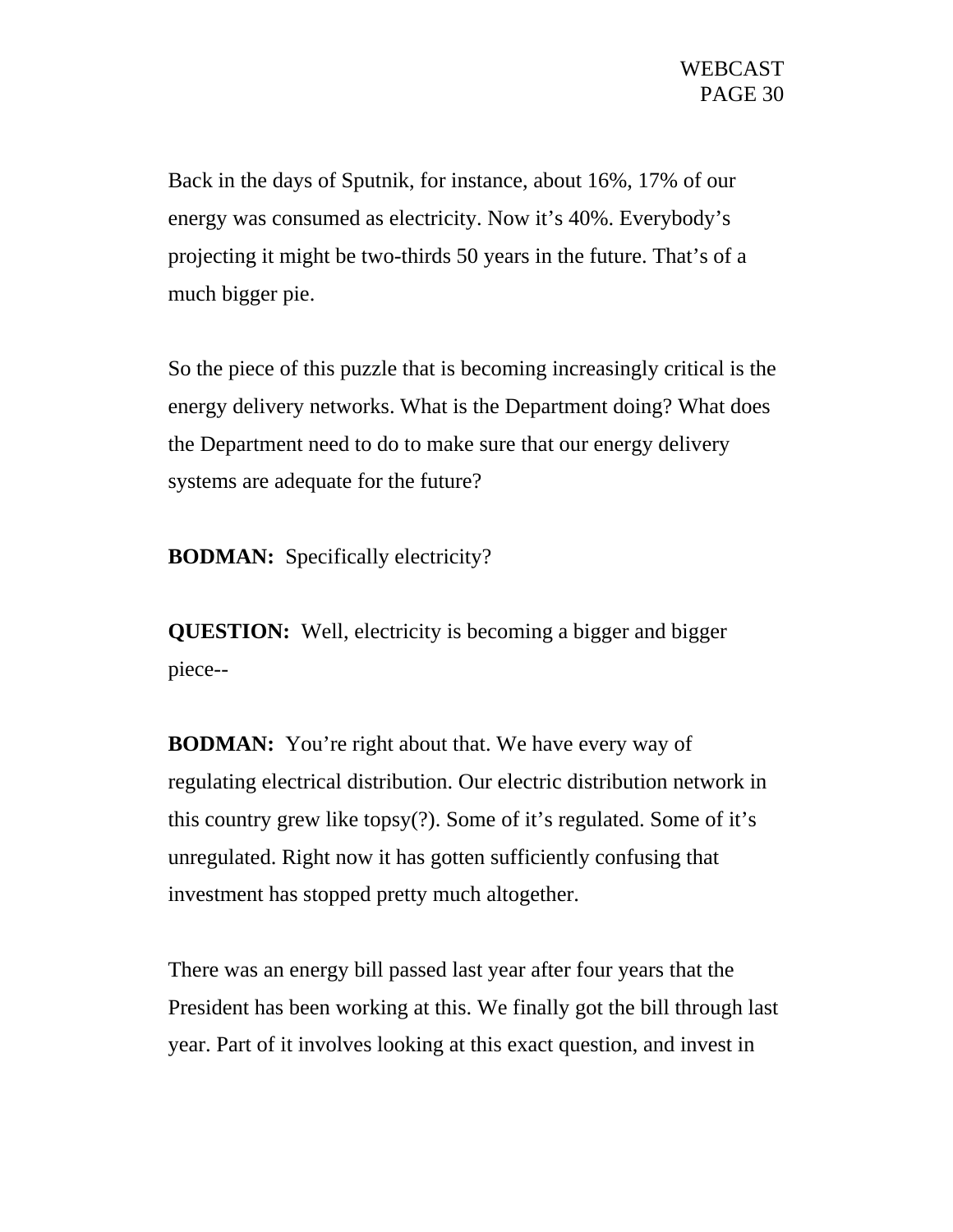the Energy Department executive authority if needed to make judgments on citing of new transmission.

So we are working at that. We're going through an understanding of what it is, an analysis of it. This is one of these things that, everybody wants there to be more transmission, but nobody wants to see it. It's like LNG – everybody wants more LNG. We need more natural gas, but nobody wants the terminal near them. So it's an issue where somebody, the only way to deal with these matters is vesting in a centralized authority, the ultimate authority for making the judgment. That's what we're doing. And so we are working our way through that.

**QUESTION:** ... (inaudible) technology opportunities?

**BODMAN:** Oh, there are a lot of them of course. Superconductivity for example, we're working with-- 3M is very active in that area, among others, other companies that are making superconductive devices.

**QUESTION:** ... (inaudible) visit to India, signed this ... (inaudible) nuclear technology pact. What are your personal opinions on how it will be received in the Congress based on situation in South Asia? It's a tough one. And also, its effect on the kind of global partnership you're talking about.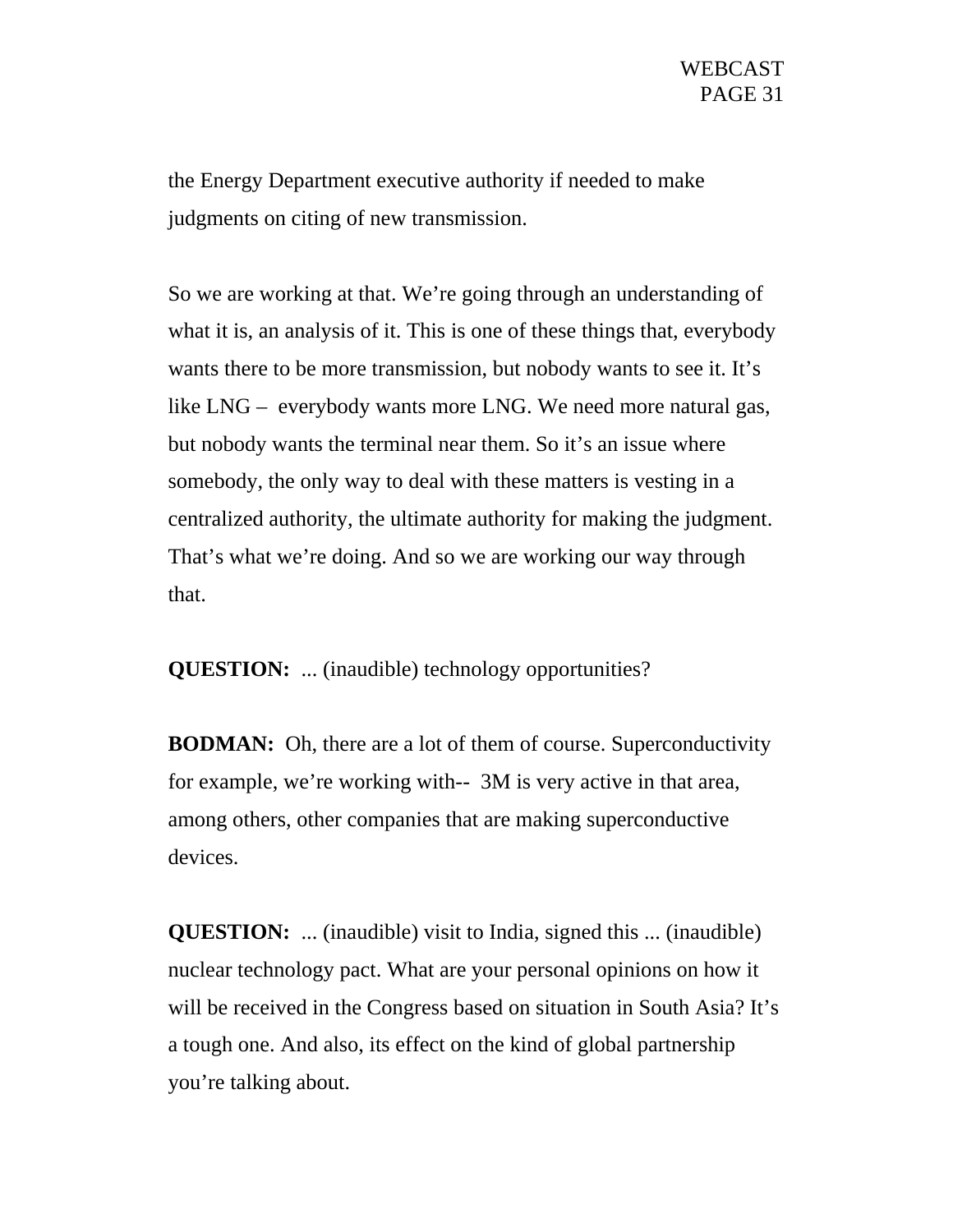**BODMAN:** The President is very eager to see us improve our relations with India. He made that clear, has made that clear for some time. So he has made an offer to India, which will need to be approved by Congress. I'm telling you things you already know, but everyone else here may not know.

And so the deal has to be approved by Congress if it is to become law, the law of the land. And if we can then follow through and exchange nuclear technology with the Indians, that's really what they want and what we would like to provide for them.

I guess I would say at this point in time, I am reasonably optimistic that we will get a good reception. But trying to forecast the reaction of Congress today is hard. These are not easy times. So it's a matter of trying to be consistent and explain what the issues are, and to try to get people to act in the best interest of our country. If everybody does that, then I'm convinced that they will approve it. But I haven't yet seen the answer. But we're working the issue.

**QUESTION:** Just a question. As an MIT alum yourself, do you find that it is a very uphill battle one might think, fighting against, for example, public opinion when it comes to nuclear energy or against Congressional unpredictability when it comes to certain things, that to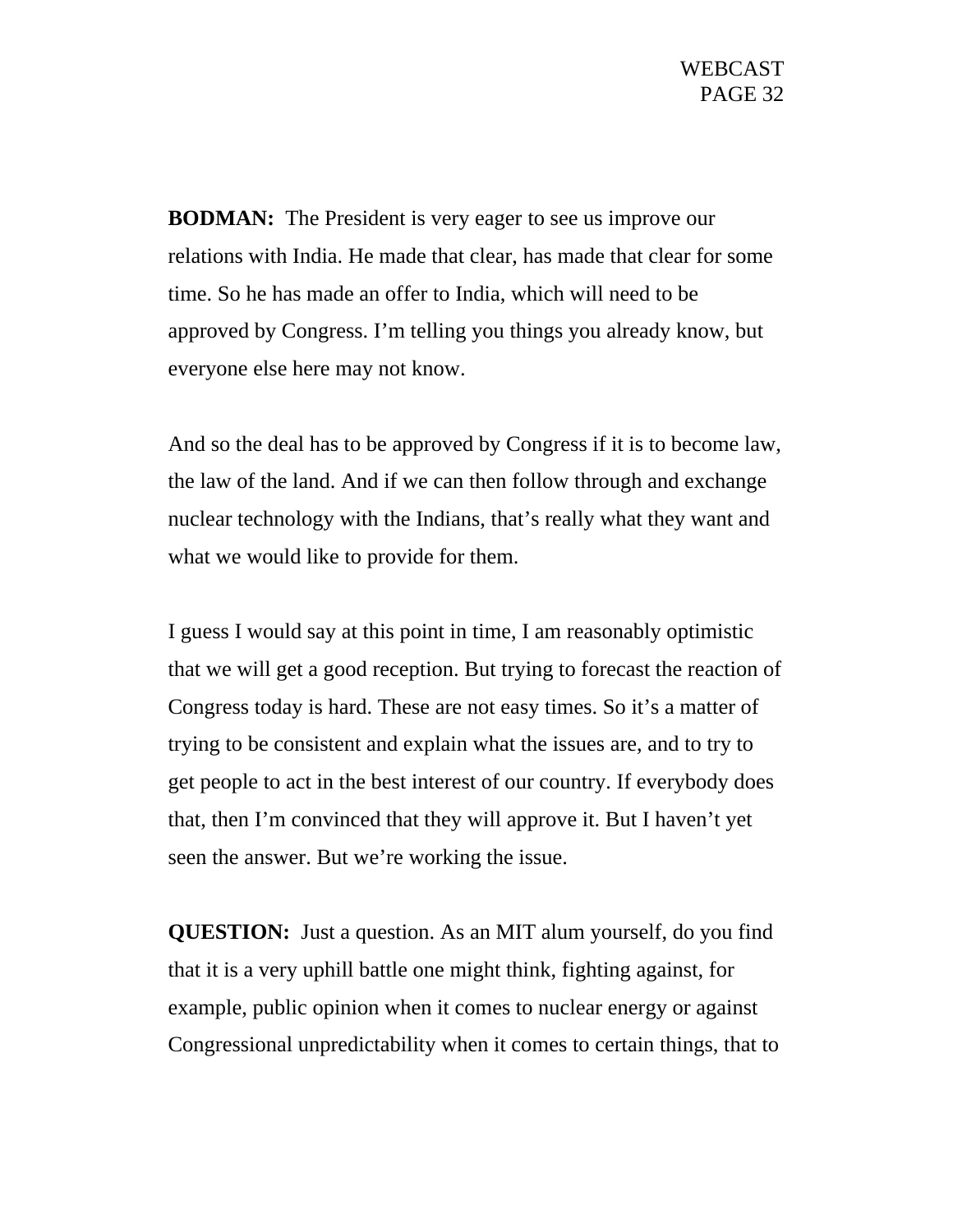MIT students or scientists and engineers in general, seem like perfectly obvious things?

**BODMAN:** First of all, I went to Washington to serve this country. And I am doing my best to try to serve the country. We have a political system that is-- Maybe the best that you can say about it, it's highly confusing for a newcomer. It's kind of daunting at times. It's concerning at times. It happens to be the best form of government. I keep reminding myself of that. Because what you see is not always particularly pleasant or pleasing. But it is the best form of government; it seems to be, seems to work.

So one of the things you learn as you get older, whether you're a scientist, an engineer, or not is that you have to cope with things that are less than perfect. You have to cope with things that are challenges. And so this is merely one of those. I don't find it any more difficult than trying to convince a legislator that they should authorize us to sell our mutual funds back in the days when I was at Fidelity, 25 years ago, or that calling on a major customer in the tire industry that used to buy carbon black from us when I was in the chemical business.

You kind of learn to deal with some of these things, and you keep going forward. So it's a challenge, but it's something I think can be managed.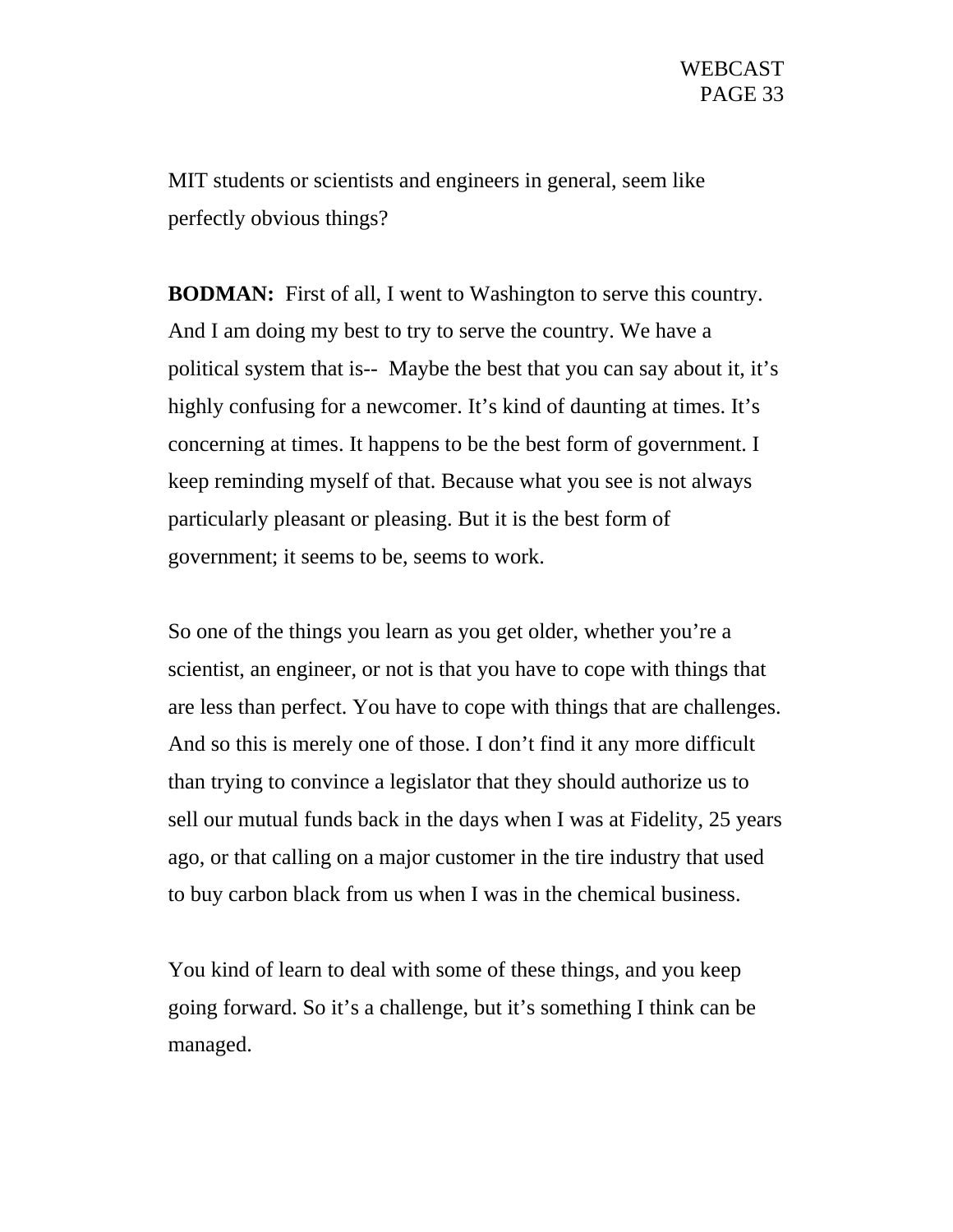**QUESTION:** Five years ago, President Bush decided not to join in the Kyoto Protocol. Do you see that decision being reversed or something similar happening?

**BODMAN:** No. I think it was the right thing. I think if you talk to the Canadians today who did sign the Kyoto Protocol, people in the government today are not particularly pleased that they're there. They're not going to be able to make their conditions-- A lot of this that was done at the time, was done-- There had been a lot of political heat over this issue for some time.

The reason we didn't sign it, the President didn't want to sign it was that China didn't sign it. India didn't sign it, or weren't committed to it. They're signed it, but they don't have any commitments. And without them, why participate?

So I think that we do need, you know, as we learn more about climate issues-- and we are learning more. We've been working on that over the last five years that I know of. We're starting to get the results out of the climate science research efforts that have been ongoing for those five years, in fact, longer than that.

I think you'll see something downstream that will deal with it. But I think the key thing on all of this is trying to underscore the importance of economic growth. You have to provide for an economy. The idea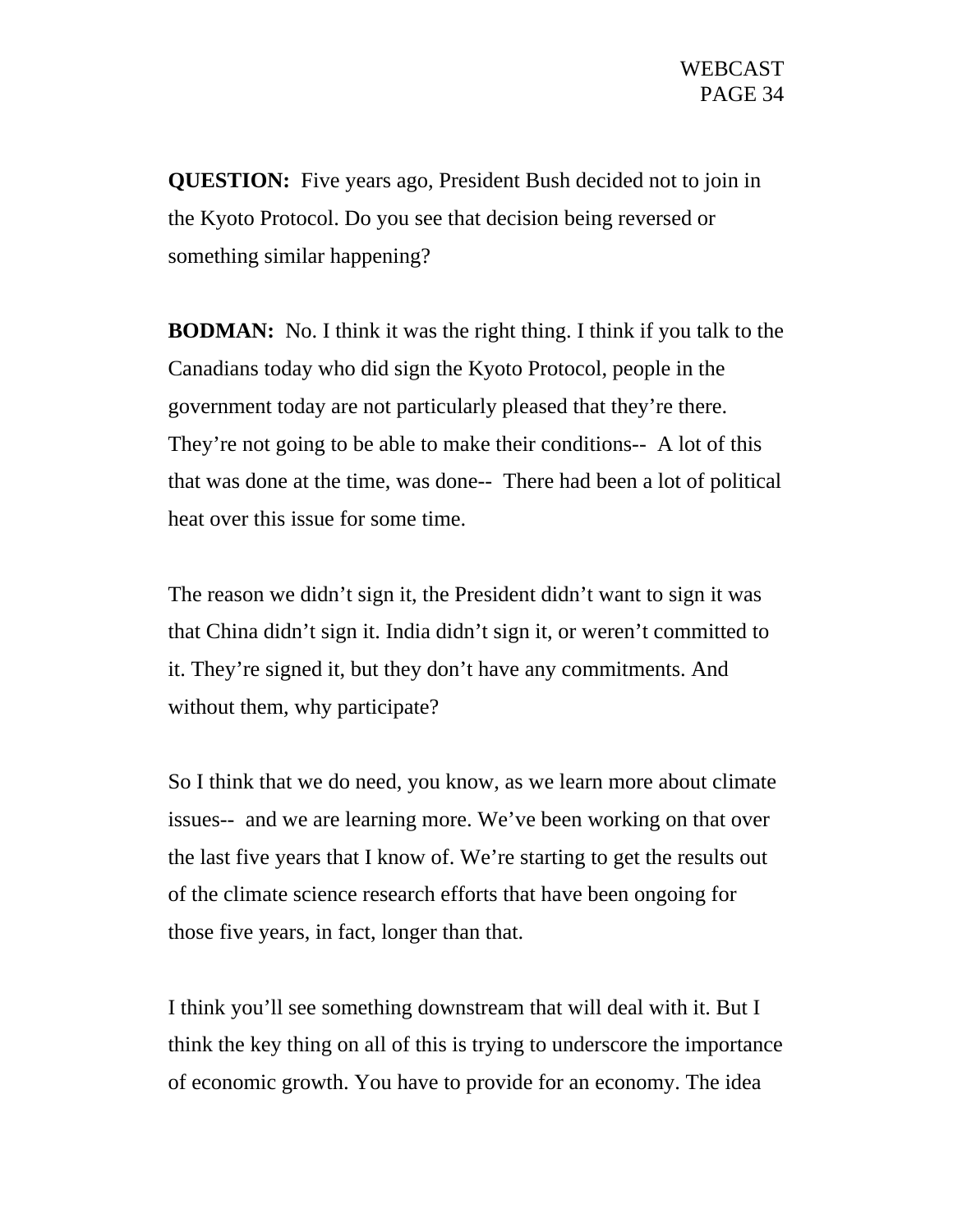that we would sign, straight up, an agreement with the Germans and the French, let's say, both of who they limit immigration-- They haven't had growing economies in Germany and in France in a number of years that are significantly growing. It's a real issue. And yet we, who have immigrants coming into this country in numbers-- We have a growing economy. I think it's important to rationalize that in some fashion. The Kyoto doesn't do that.

So I think we're not likely to see it change, at least not from this Administration. I think the President was right to do it. I don't agree with everything the President says or does, by the way. But you'll never hear that from me.

**QUESTION:** Do you think that the amount of gas that it takes to produce a gallon of ethanol... (inaudible)?

**BODMAN:** No. The issue of energy per unit of ethanol produced-- And there are claims that you use more energy making the ethanol than it's worth, that kind of thing.

A) it's wrong. The people at Argon tore that apart and did a good job on it and so forth. At least I believe that that's not a correct assertion. But even if it were, my view is, that having a locally grown, locally developed source of motor fuel is very important to this country. That's what this is all about. That's what the President believes.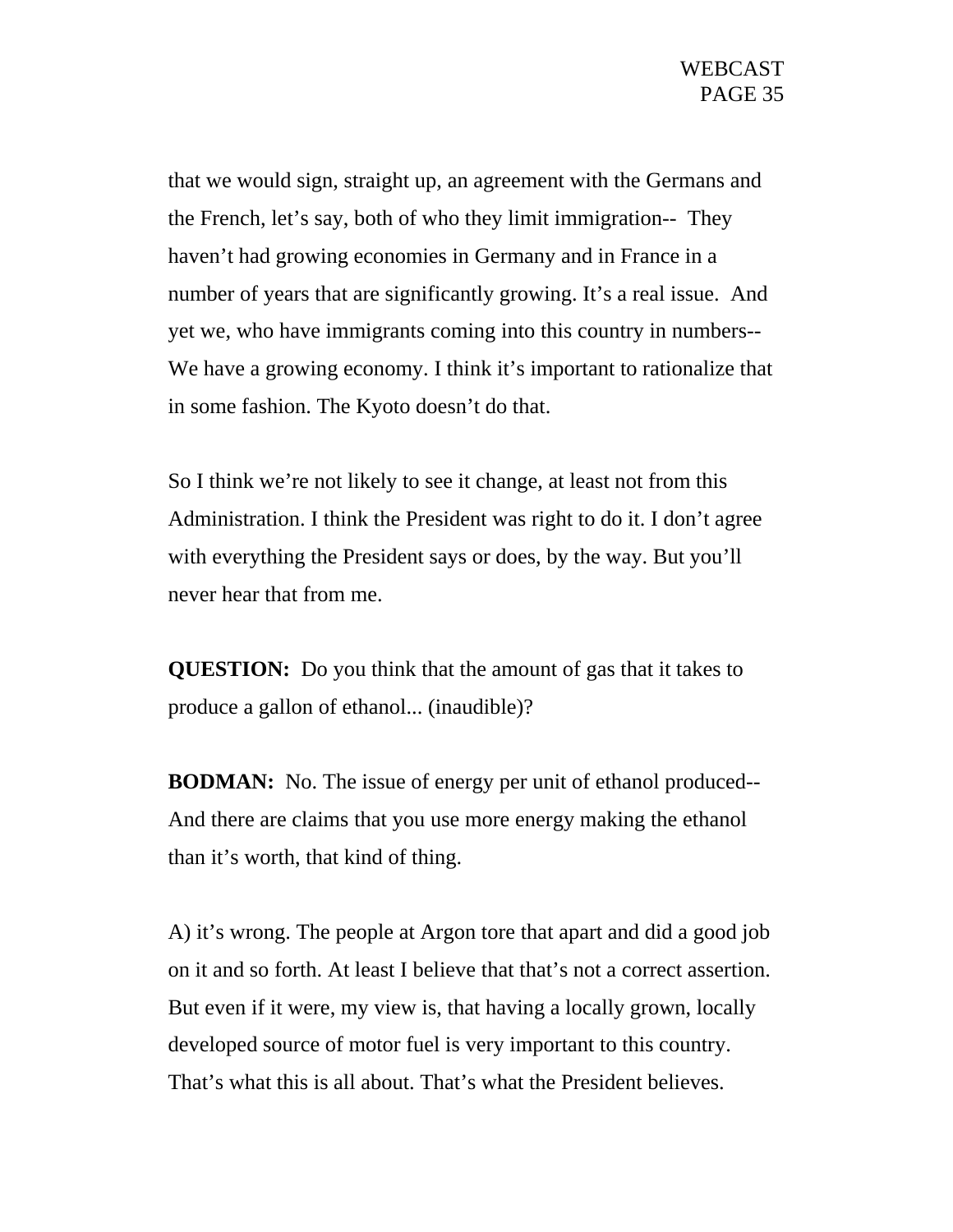And so we're working at that. And so therefore, having this done locally and doing it in a way that is economic I think is in our best interest. And that's what we're trying to do. I think we're going to be doubly successful. One, it'll be locally grown. And two, once we get this cellulose thing going, it'll be much cheaper. And so we're going to be able to produce ethanol at prices much below what we can do today based on corn, by using cellulose.

But that will take a technological advance and breakthrough which I think we know how to do and that we can do. That's when you'll see the big expansions. But until then, I think we're going to be struggling with corn, at least in the meantime.

Sugar cane is in Brazil. That's been the great example in Brazil. In dealing with that, you've got a lot of Congressional interest in both in corn and in sugarcane, in trying to protect those industries here. That gets into the agriculture bill and gets into a lot of issues that are challenges.

And so the focus that I have right now is trying to deal with that, which I know I can deal with, namely corn, and then trying to put money and research so that we can make it from ethanol. You're quite right – sugar cane inherently is a cheaper way to make ethanol than corn. But I've got tariffs on importing ethanol. The President has